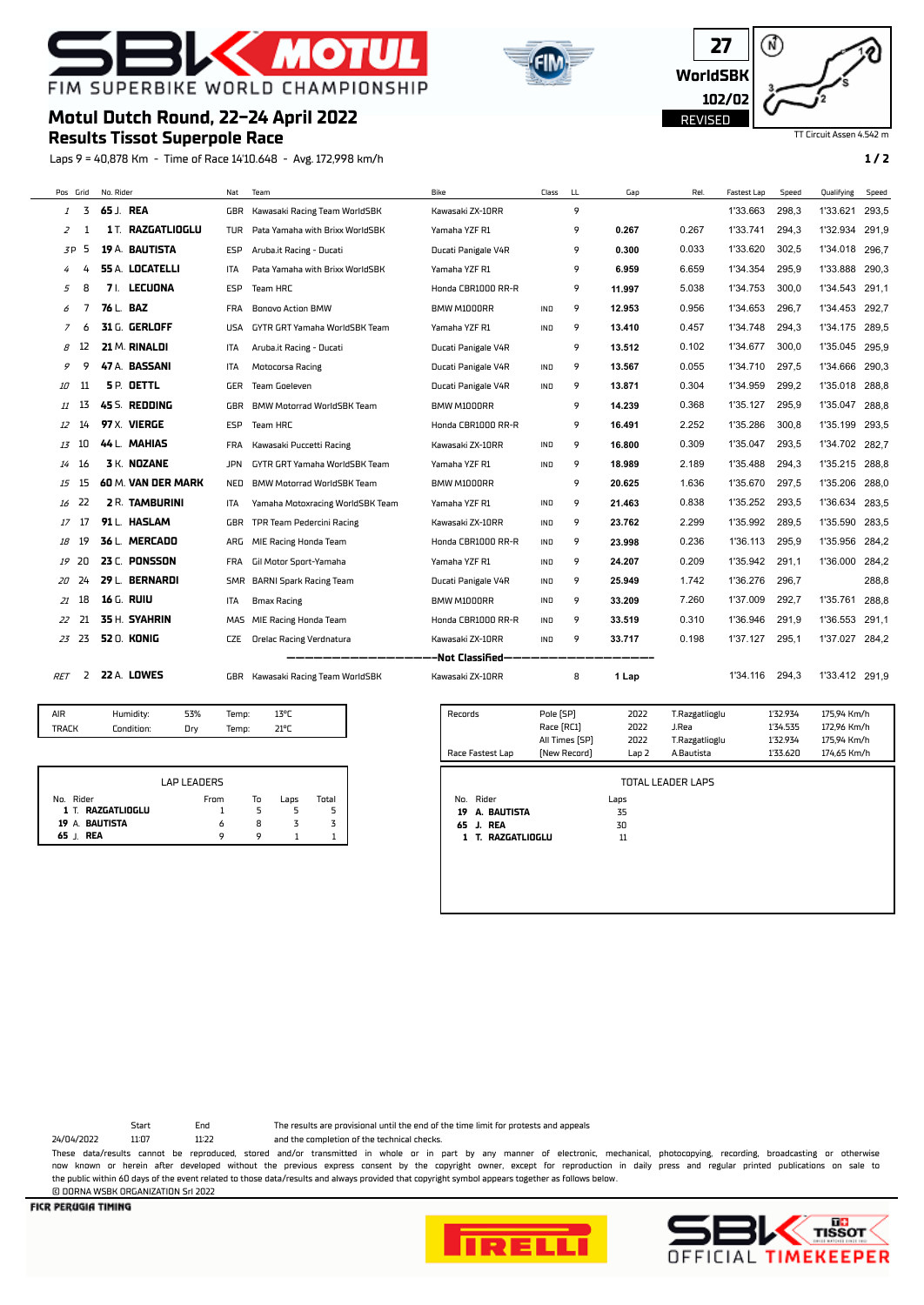







TT Circuit Assen 4.542 m

**2 / 2**

| Time     | No. Rider          | Race Highlights<br>Description                                   |  |
|----------|--------------------|------------------------------------------------------------------|--|
| 10.57.55 |                    | Warm-up Lap Start                                                |  |
| 11.00.20 | 16 G. RUIU         | <b>Technical Problem</b>                                         |  |
| 11.00.36 |                    | START DELAYED                                                    |  |
| 11.02.11 |                    | The race distance will be reduced by one lap                     |  |
| 11.04.41 |                    | Warm-up Lap Start                                                |  |
| 11.05.15 | 16 G. RUIU         | Will start the race from the back of the grid                    |  |
| 11.07.05 |                    | Start                                                            |  |
| 11.08.32 |                    | No Jump Start                                                    |  |
| 11.10.38 |                    | New Best Race Lap                                                |  |
| 11.16.05 | 23 C. PONSSON      | <b>Track Limits Warning</b>                                      |  |
| 11.20.09 | <b>22 A. LOWES</b> | Technical Problem - Turn 1                                       |  |
| 11.22.28 |                    | End Of Session                                                   |  |
| 11.25.06 |                    | Results confirmed                                                |  |
| 11.57.49 | 19 A. BAUTISTA     | Penalized to Drop 1 Position - Exceeded Track Limits (Final Lap) |  |

24/04/2022 11:07 11:22 and the completion of the technical checks.

© DORNA WSBK ORGANIZATION Srl 2022

Start End The results are provisional until the end of the time limit for protests and appeals

These data/results cannot be reproduced, stored and/or transmitted in whole or in part by any manner of electronic, mechanical, photocopying, recording, broadcasting or otherwise now known or herein afer developed without the previous express consent by the copyright owner, except for reproduction in daily press and regular printed publications on sale to the public within 60 days of the event related to those data/results and always provided that copyright symbol appears together as follows below.



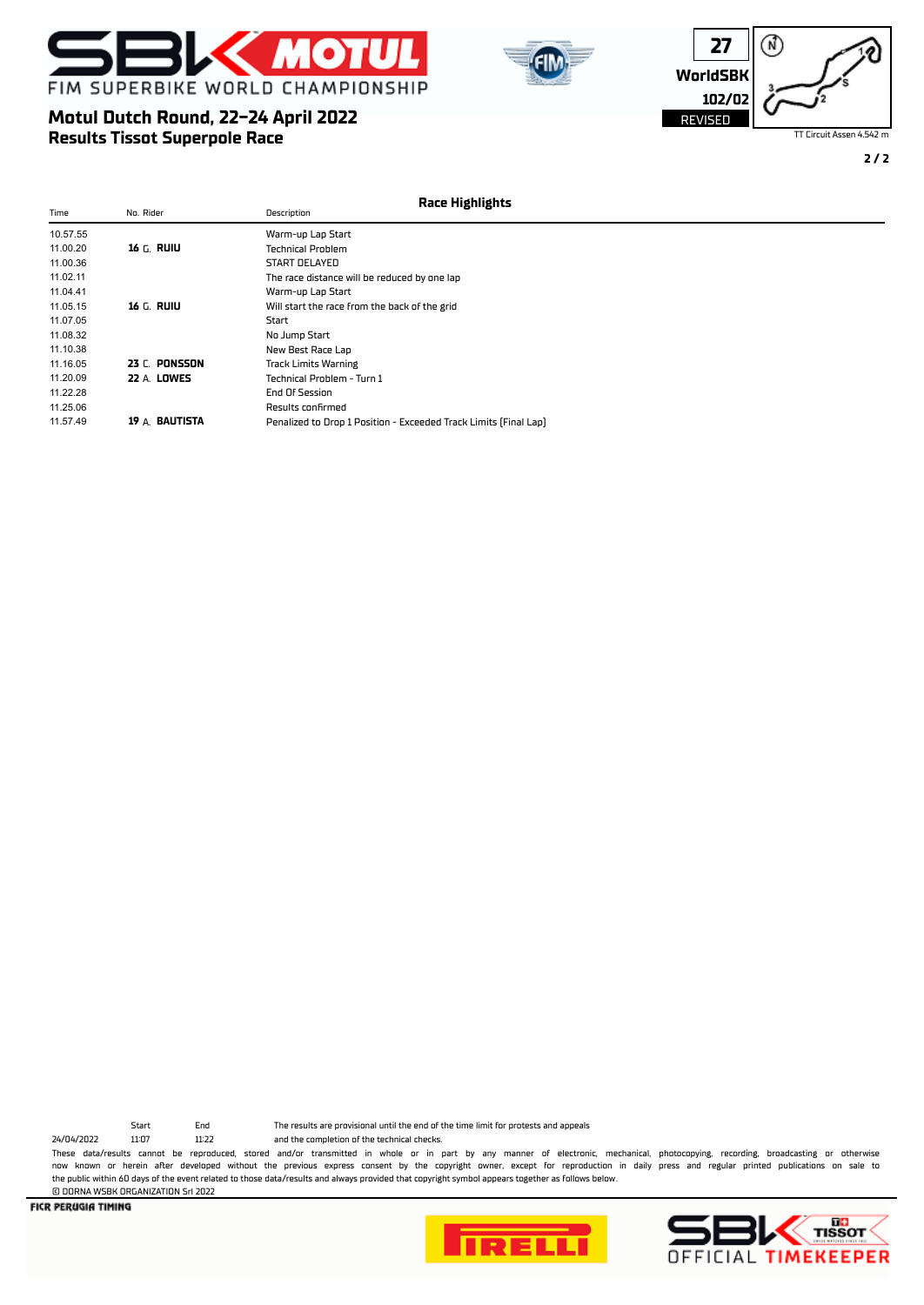

**Motul Dutch Round, 22-24 April 2022**

**Championship Standings**





TT Circuit Assen 4.542 m

#### **1 / 2**

|                                       | Points | Points From First | Points From Previous    | ARAGON<br>April                                    | April<br>ASSEN                | May<br><b>ESTORIL</b> | MISAND<br>June | July<br>DONINGTON | <b>MOST</b><br><b>Anr</b> | September<br><b>MAGNY-COURS</b> | September<br>BARCELONA | October<br>PORTIMAD | October<br>VILLICUM | MANDALIKA<br>November | December<br><b>PHILLIP ISLAND</b> |  |  |
|---------------------------------------|--------|-------------------|-------------------------|----------------------------------------------------|-------------------------------|-----------------------|----------------|-------------------|---------------------------|---------------------------------|------------------------|---------------------|---------------------|-----------------------|-----------------------------------|--|--|
| $I$ REA<br>Jonathan (GBR)             | 91     |                   |                         | 25 20<br>9                                         | 25<br>12                      |                       |                |                   |                           |                                 |                        |                     |                     |                       |                                   |  |  |
| 2 BAUTISTA<br>Alvaro [ESP]            | 84     | $\overline{7}$    |                         | 20 25<br>12                                        | 20<br>$\overline{\mathbf{z}}$ |                       |                |                   |                           |                                 |                        |                     |                     |                       |                                   |  |  |
| 3 RAZGATLIOGLU<br>Toprak [TUR]        | 64     | 27                | 20                      | 16 16<br>$\overline{\mathbf{z}}$                   | 16<br>9                       |                       |                |                   |                           |                                 |                        |                     |                     |                       |                                   |  |  |
| 4 LOCATELLI<br>Andrea [ITA]           | 35     | 56                | 29                      | ${\bf 11}$<br>5                                    | 13<br>6                       |                       |                |                   |                           |                                 |                        |                     |                     |                       |                                   |  |  |
| 5 RINALDI<br>Michael Ruben [ITA]      | 34     | 57                | $\mathbf{1}$            | 13<br>13<br>6                                      | $\overline{\mathbf{z}}$       |                       |                |                   |                           |                                 |                        |                     |                     |                       |                                   |  |  |
| $6$ LECUONA<br>Iker [ESP]             | 34     | 57                | 0                       | 10<br>6<br>$\overline{\mathbf{z}}$                 | ${\bf 11}$<br>5               |                       |                |                   |                           |                                 |                        |                     |                     |                       |                                   |  |  |
| $7$ BAZ<br>Loris [FRA]                | 28     | 63                | 6                       | 9<br>5                                             | 10<br>4                       |                       |                |                   |                           |                                 |                        |                     |                     |                       |                                   |  |  |
| $\beta$ GERLOFF<br>Garrett [USA]      | 25     | 66                | 3                       | $\overline{\mathbf{z}}$<br>$\overline{\mathbf{z}}$ | 8<br>3                        |                       |                |                   |                           |                                 |                        |                     |                     |                       |                                   |  |  |
| 9 VIERGE<br>Xavi [ESP]                | 23     | 68                | $\overline{\mathbf{2}}$ | 9<br>8<br>1                                        | 5.                            |                       |                |                   |                           |                                 |                        |                     |                     |                       |                                   |  |  |
| 10 BASSANI<br>Axel [ITA]              | 20     | 71                | $\overline{3}$          | 10<br>3                                            | 6<br>1                        |                       |                |                   |                           |                                 |                        |                     |                     |                       |                                   |  |  |
| <b>11 LOWES</b><br>Alex (GBR)         | 15     | 76                | 5                       | $11\,$<br>4                                        |                               |                       |                |                   |                           |                                 |                        |                     |                     |                       |                                   |  |  |
| 12 OETTL<br>Philipp [GER]             | 15     | $76\,$            | $\mathsf D$             | 3<br>$\overline{\mathbf{3}}$                       | 9                             |                       |                |                   |                           |                                 |                        |                     |                     |                       |                                   |  |  |
| 13 LAVERTY<br>Eugene [IRL]            | 10     | 81                | 5                       | 6<br>4                                             |                               |                       |                |                   |                           |                                 |                        |                     |                     |                       |                                   |  |  |
| 14 MYKHALCHYK<br>Illia [UKR]          | 9      | 82                | 1                       | 8<br>$\mathbf{1}$                                  |                               |                       |                |                   |                           |                                 |                        |                     |                     |                       |                                   |  |  |
| 15 REDDING<br>Scott (GBR)             | 8      | 83                | 1                       | 1                                                  | $\overline{\phantom{a}}$      |                       |                |                   |                           |                                 |                        |                     |                     |                       |                                   |  |  |
| 16 MAHIAS<br>Lucas [FRA]              | 8      | 83                | 0                       | $\mathbf{z}$<br>5                                  | 1                             |                       |                |                   |                           |                                 |                        |                     |                     |                       |                                   |  |  |
| <b>17 PONSSON</b><br>Christophe [FRA] | 4      | 87                | 4                       |                                                    | 4                             |                       |                |                   |                           |                                 |                        |                     |                     |                       |                                   |  |  |
| 18 BERNARDI<br>Luca [SMR]             | 4      | 87                | $\mathsf D$             | 4                                                  |                               |                       |                |                   |                           |                                 |                        |                     |                     |                       |                                   |  |  |
| 19 TAMBURINI<br>Roberto [ITA]         | 4      | 87                | 0                       | $\overline{\mathbf{z}}$                            | 2                             |                       |                |                   |                           |                                 |                        |                     |                     |                       |                                   |  |  |
| 20 VAN DER MARK<br>Michael [NED]      | 3.     | 88                | $\mathbf{1}$            |                                                    | 3                             |                       |                |                   |                           |                                 |                        |                     |                     |                       |                                   |  |  |

## 24/04/2022

These data/results cannot be reproduced, stored and/or transmitted in whole or in part by any manner of electronic, mechanical, photocopying, recording, broadcasting or otherwise now known or herein afer developed without the previous express consent by the copyright owner, except for reproduction in daily press and regular printed publications on sale to the public within 60 days of the event related to those data/results and always provided that copyright symbol appears together as follows below.



© DORNA WSBK ORGANIZATION Srl 2022

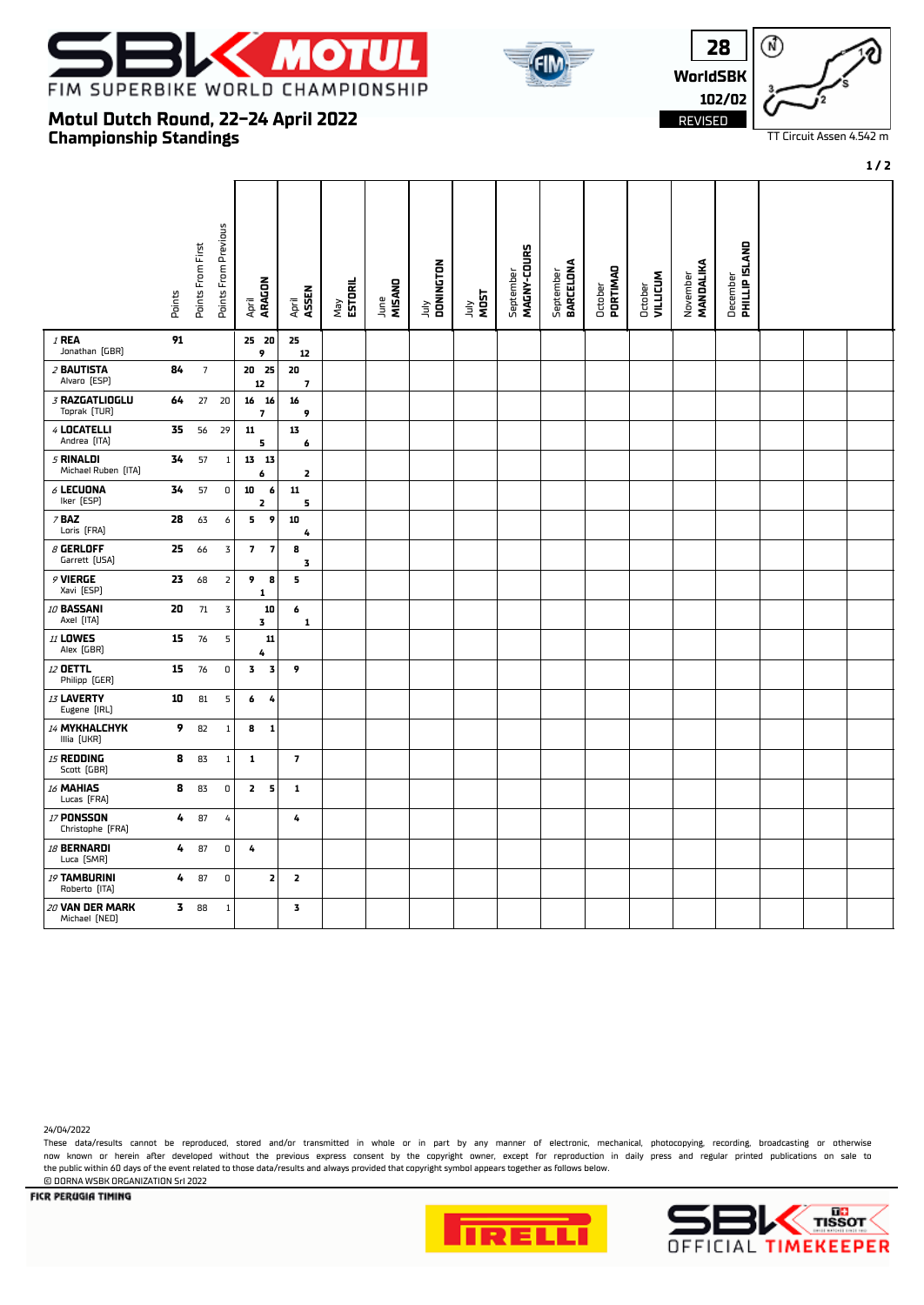

**Motul Dutch Round, 22-24 April 2022**

**Championship Standings**





TT Circuit Assen 4.542 m

#### **2 / 2**

#### Points From Previous Points From Previous December<br>**PHILLIP ISLAND** Points From First September<br>**MAGNY-COURS**  Points From First  **PHILLIP ISLAND MAGNY-COURS** July  **DONINGTON** September  **BARCELONA** November  **MANDALIKA** October  **PORTIMAO** October  **VILLICUM** April  **ARAGON** May  **ESTORIL** June  **MISANO** Points April  **ASSEN** July **MOST** Independent Riders <sup>1</sup> **BAZ 28 5 9 10** Loris [FRA] <sup>2</sup> **GERLOFF 25** 3 **7 7 8** Garrett (USA) **3** <sup>3</sup> **BASSANI 20** 8 5 **10 6** Axel (ITA) **1 1 1 1 1 1 1 1 1 3** <sup>4</sup> **OETTL 15** 13 5 **3 3 9** Philipp (GER) <sup>5</sup> **LAVERTY 10** 18 5 **6 4** Eugene (IRL) <sup>6</sup> **MAHIAS 8** 20 2 **2 5 1** Lucas (FRA) <sup>7</sup> **PONSSON 4** 24 4 **4** Christophe (FRA) <sup>8</sup> **BERNARDI 4** 24 0 **4** Luca (SMR) <sup>9</sup> **TAMBURINI 4** 24 0 **2 2** Roberto (ITA)

24/04/2022

These data/results cannot be reproduced, stored and/or transmitted in whole or in part by any manner of electronic, mechanical, photocopying, recording, broadcasting or otherwise now known or herein afer developed without the previous express consent by the copyright owner, except for reproduction in daily press and regular printed publications on sale to the public within 60 days of the event related to those data/results and always provided that copyright symbol appears together as follows below. © DORNA WSBK ORGANIZATION Srl 2022



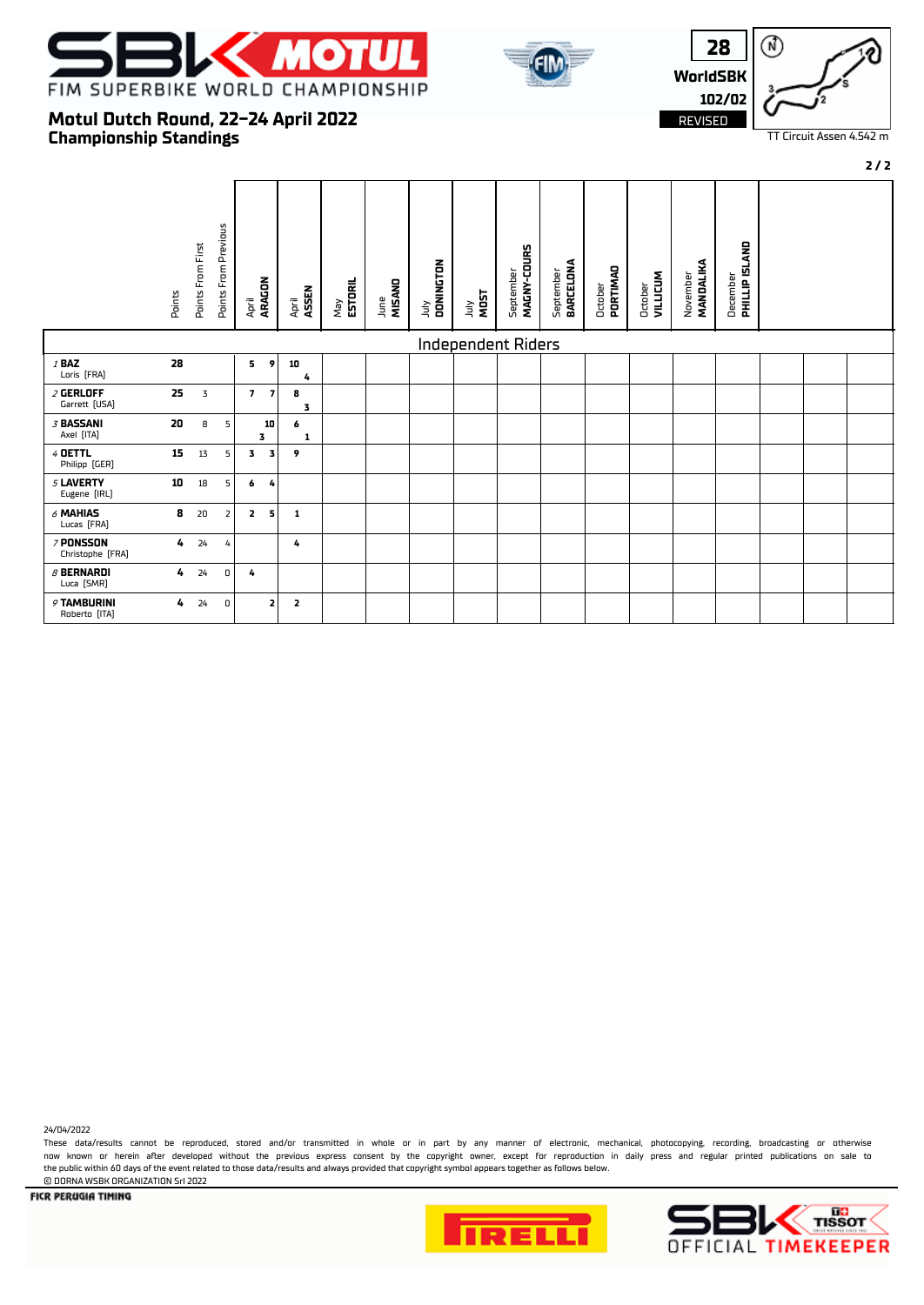

24/04/2022 The Race Director

These data/results cannot be reproduced, stored and/or transmitted in whole or in part by any manner of electronic, mechanical, photocopying, recording, broadcasting or otherwise now known or herein after<br>developed without data/results and always provided that copyright symbol appears together as follows below. © DORNA WSBK ORGANIZATION Srl 2022



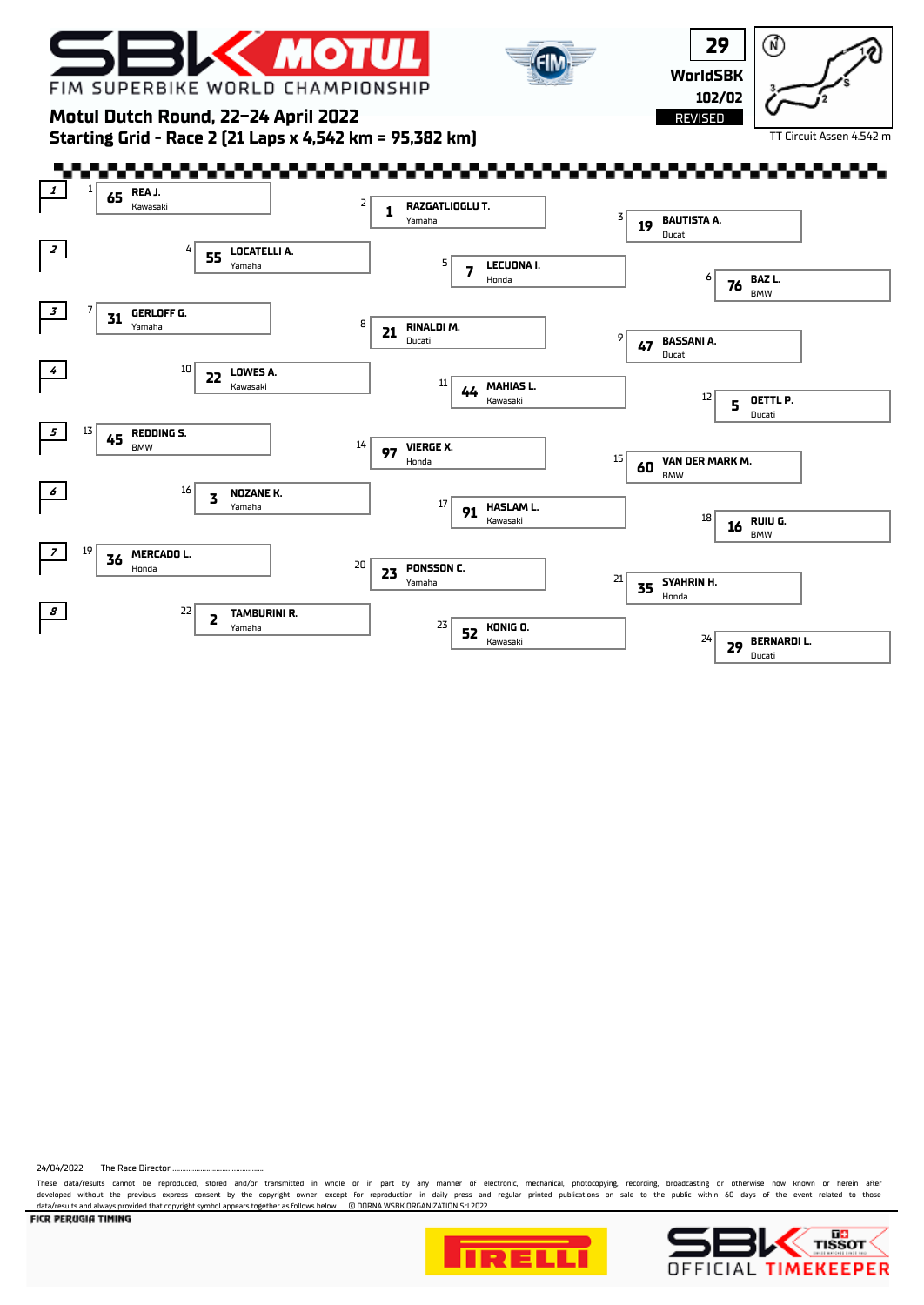





TT Circuit Assen 4.542 m

**1 / 3**

|                 | Lap             |                                        |                                        |                                          |                 |                                        |                |                                        |                                        |
|-----------------|-----------------|----------------------------------------|----------------------------------------|------------------------------------------|-----------------|----------------------------------------|----------------|----------------------------------------|----------------------------------------|
|                 | $\mathbf{1}$    | 2                                      | 3                                      | 4                                        | 5               | 6                                      | 7              | 8                                      | 9                                      |
| 1               | $\mathbf{1}$    | $\mathbf{1}$                           | $\mathbf{1}$                           | $\mathbf{1}$                             | $\mathbf{1}$    | 19                                     | 19             | 19                                     | 65                                     |
| $\overline{2}$  | 19 <sup>1</sup> | 19                                     | 19                                     | 19                                       | 19              | 65                                     | 65             | 65                                     | 19                                     |
| 3               | 65              | 65                                     | 65                                     | 65                                       | 65              |                                        |                | $\mathbf{1}$                           |                                        |
| 4               | 22              | 22                                     | 22                                     | 22                                       | 55              | $\begin{array}{c} 1 \\ 55 \end{array}$ | 1<br>55        | 55                                     | $\frac{1}{7}$ 55<br>76                 |
| 5               | $\overline{21}$ | $\overline{21}$                        | 55                                     | 55                                       | $\overline{2}$  | 22<br>21                               | 22<br>21       | $\overline{2}$                         |                                        |
| 6               | 55              | 55                                     | 21                                     | $\begin{array}{c}\n21 \\ 7\n\end{array}$ | $\overline{21}$ |                                        |                | $\overline{7}$                         |                                        |
| 7               | $\overline{z}$  | $\overline{7}$                         | $\overline{7}$                         |                                          | $\overline{7}$  | $\overline{7}$                         | $\overline{7}$ | $\overline{21}$                        | $\frac{31}{21}$                        |
| 8               | 31              | 31                                     | 31                                     | 31                                       | 31              | 31                                     | 31             | 76                                     |                                        |
| 9               | 97              | 47                                     | 47                                     | 47                                       | 47              | 47                                     | 47             | 31                                     | 47                                     |
| 10              | 47              | 97                                     | 76                                     | 76                                       | 76              | 76                                     | 76             | 47                                     |                                        |
| 11              | 76              | 76                                     | 97                                     | 97                                       | 97              | 45                                     | 45             | 45                                     | 5<br>45                                |
| 12              | 45<br>44        | 45                                     | 45                                     | 45                                       | 45              | 5<br>97                                | 5<br>44        | 5<br>97                                | 97<br>44                               |
| 13              |                 | 44                                     | 5<br>44                                | $\frac{5}{44}$                           | $\frac{5}{44}$  |                                        |                |                                        |                                        |
| 14              |                 |                                        |                                        |                                          |                 | 44                                     | 97             | 44                                     | 3<br>60                                |
| 15              | 3<br>5<br>60    | 5<br>3<br>60                           | 3<br>60                                | $\frac{1}{60}$                           | 3<br>2<br>60    | 3<br>2<br>60                           | 3<br>60        | 3<br>60                                |                                        |
| 16              |                 |                                        |                                        |                                          |                 |                                        |                |                                        |                                        |
| 17              | 36              | 36                                     | 36                                     |                                          |                 |                                        |                |                                        | $\begin{array}{c} 2 \\ 91 \end{array}$ |
| 18              | 91              |                                        |                                        | $\begin{array}{c} 2 \\ 36 \end{array}$   | 91              | 36                                     | $\frac{2}{36}$ | $\begin{array}{c} 2 \\ 36 \end{array}$ | 36                                     |
| 19              |                 | $\begin{array}{c} 2 \\ 91 \end{array}$ | $\begin{array}{c} 2 \\ 91 \end{array}$ | 91                                       | 36              | 91                                     | 91             | 91                                     | 23                                     |
| 20              | $\frac{2}{23}$  | 23                                     | 23                                     | 23                                       | 23              | 23                                     | 23             | 23                                     | 29                                     |
| 21              | 29              | 29                                     | 29                                     | 29                                       | 29              | 29                                     | 29             | 29                                     | 16                                     |
| 22              | 52              | 35                                     | 35                                     | 35                                       | 52              | 35                                     | 16             | 16                                     | 35                                     |
| 23              | 35              | 52                                     | 52                                     | 52                                       | 35              | 16                                     | 35             | 35                                     | 52                                     |
| $\overline{24}$ | 16              | 16                                     | 16                                     | 16                                       | 16              | 52                                     | 52             | 52                                     |                                        |

**Lap Chart Tissot Superpole Race**

**Motul Dutch Round, 22-24 April 2022**

| <b>Final Result</b> |                       |           |  |  |  |  |  |
|---------------------|-----------------------|-----------|--|--|--|--|--|
|                     | $1.65 \perp$ REA      | Laps 9    |  |  |  |  |  |
| $\overline{z}$      | 1 T. RAZGATLIOGLU     | 0.267     |  |  |  |  |  |
|                     | 3 19 A. BAUTISTA [P]  | 0.300     |  |  |  |  |  |
|                     | 4 55 A LOCATELLI      | 6.959     |  |  |  |  |  |
|                     | $5$ 7 LECUONA         | 11.997    |  |  |  |  |  |
|                     | $6$ 76 $\pm$ BAZ      | 12.953    |  |  |  |  |  |
|                     | $7-31$ G. GERLOFF     | 13.410    |  |  |  |  |  |
| <sub>B</sub>        | 21 M. RINALDI         | 13.512    |  |  |  |  |  |
|                     | 9 47 A BASSANI        | 13.567    |  |  |  |  |  |
|                     | 10 5 P. OETTL         | 13.871    |  |  |  |  |  |
|                     | $\mu$ 45 s. Redding   | 14.239    |  |  |  |  |  |
|                     | 12 97 x VIERGE        | 16.491    |  |  |  |  |  |
|                     | 13 44 L. MAHIAS       | 16.800    |  |  |  |  |  |
| 14                  | 3 K. NOZANE           | 18.989    |  |  |  |  |  |
| 15                  | 60 M. VAN DER MARK    | 20.625    |  |  |  |  |  |
| 16                  | <b>2 R. TAMBURINI</b> | 21.463    |  |  |  |  |  |
|                     | 17 91 L. HASLAM       | 23.762    |  |  |  |  |  |
| 18                  | 36 L. MERCADO         | 23.998    |  |  |  |  |  |
|                     | 19 23 r. PONSSON      | 24.207    |  |  |  |  |  |
| $20^{\circ}$        | 29 L. BERNARDI        | 25.949    |  |  |  |  |  |
|                     | 21 <b>16 G. RUIU</b>  | 33.209    |  |  |  |  |  |
|                     | $22$ 35 H. SYAHRIN    | 33.519    |  |  |  |  |  |
|                     | 23 52 n. KONIG        | 33.717    |  |  |  |  |  |
|                     | <i>RFT</i> 22 A LOWES | Lapl<br>1 |  |  |  |  |  |

24/04/2022

These data/results cannot be reproduced, stored and/or transmitted in whole or in part by any manner of electronic, mechanical, photocopying, recording, broadcasting or otherwise now known or herein afer developed without the previous express consent by the copyright owner, except for reproduction in daily press and regular printed publications on sale to the public within 60 days of the event related to those data/results and always provided that copyright symbol appears together as follows below. © DORNA WSBK ORGANIZATION Srl 2022



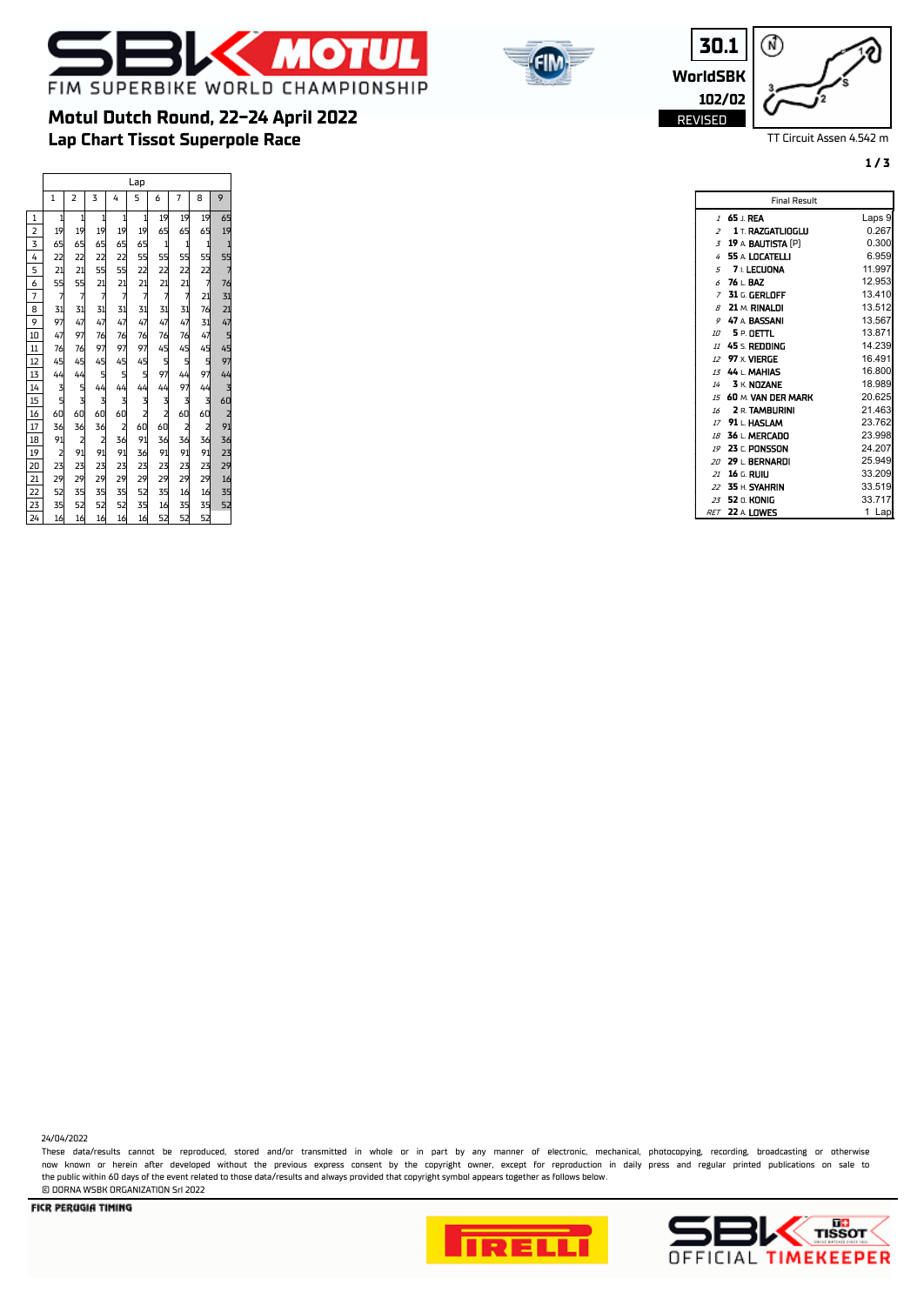

 $\overline{\phantom{a}}$ 



**2** R.Tamburini 14.373



TT Circuit Assen 4.542 m

### **2 / 3**

| 11              | 45 S.Redding         | 14.239 |
|-----------------|----------------------|--------|
|                 | 12 97 X.Vierge       | 16.491 |
| $1\overline{5}$ | 44 L.Mahias          | 16.800 |
| 14              | 3 K.Nozane           | 18.989 |
|                 | 15 60 M.van der Mark | 20.625 |
|                 | 16 2 R.Tamburini     | 21.463 |
|                 | 17 91 L.Haslam       | 23.762 |
|                 | $18$ 36 L.Mercado    | 23.998 |
| 19              | 23 C.Ponsson         | 24.207 |
| 20              | <b>29</b> L.Bernardi | 25.949 |
| 21              | $16$ G.Ruiu          | 33.209 |
| 22              | 35 H.Syahrin         | 33.519 |
|                 |                      |        |

**52** O.Konig 33.717

## **Lap Chart Tissot Superpole Race Motul Dutch Round, 22-24 April 2022**

 $\Gamma$ 

|                                                                                                                                                                                                                               | Lap 1                       |                 | 21               | 29 L.Bernardi               |  |
|-------------------------------------------------------------------------------------------------------------------------------------------------------------------------------------------------------------------------------|-----------------------------|-----------------|------------------|-----------------------------|--|
|                                                                                                                                                                                                                               |                             |                 | 22               | 35 H.Syahrin                |  |
| $\it 1$                                                                                                                                                                                                                       | 1 T.Razgatlioglu            | 1'38.310        | 23               | 52 O.Konig                  |  |
| $\overline{z}$                                                                                                                                                                                                                | 19 A.Bautista               | 0.455           | 24               | 16 G.Ruiu                   |  |
| 3                                                                                                                                                                                                                             | <b>65</b> J.Rea             | 0.763           |                  |                             |  |
| 4                                                                                                                                                                                                                             | 22 A.Lowes                  | 1.094           |                  | Lap 4                       |  |
| 5                                                                                                                                                                                                                             | 21 M.Rinaldi                | 1.969           |                  |                             |  |
| 6                                                                                                                                                                                                                             | 55 A.Locatelli              | 2.147           | $\cal{I}$        | 1 T.Razgatlioglu            |  |
| $\overline{z}$                                                                                                                                                                                                                | 7 I.Lecuona                 | 2.305           | $\overline{z}$   | 19 A.Bautista               |  |
| 8                                                                                                                                                                                                                             | 31 G.Gerloff                | 2.590           | $\overline{3}$   | <b>65</b> J.Rea             |  |
| 9                                                                                                                                                                                                                             | 97 X.Vierge                 | 2.924           | 4                | 22 A.Lowes                  |  |
| 10                                                                                                                                                                                                                            | 47 A.Bassani                | 2.979           |                  | 5 55 A.Locatelli            |  |
| 11                                                                                                                                                                                                                            | 76 L.Baz                    | 3.087           | 6                | 21 M.Rinaldi                |  |
| 12                                                                                                                                                                                                                            |                             |                 | $\boldsymbol{7}$ | 7 I.Lecuona                 |  |
|                                                                                                                                                                                                                               | 45 S.Redding                | 3.408           | 8                | 31 G.Gerloff                |  |
| 13                                                                                                                                                                                                                            | 44 L.Mahias                 | 4.035           | 9                | 47 A.Bassani                |  |
| 14                                                                                                                                                                                                                            | 3 K.Nozane                  | 4.278           | 10               | <b>76</b> L.Baz             |  |
| 15                                                                                                                                                                                                                            | 5 P.Oettl                   | 4.397           |                  |                             |  |
| 16                                                                                                                                                                                                                            | 60 M.van der Mark           | 4.526           | 11               | 97 X.Vierge                 |  |
| 17                                                                                                                                                                                                                            | 36 L.Mercado                | 4.797           | 12               | 45 S.Redding                |  |
| 18                                                                                                                                                                                                                            | 91 L.Haslam                 | 4.982           | 13               | 5 P.Oettl                   |  |
| 19                                                                                                                                                                                                                            | 2 R.Tamburini               | 5.075           | 14               | 44 L.Mahias                 |  |
| 20                                                                                                                                                                                                                            | 23 C.Ponsson                | 5.463           | $\it 15$         | 3 K.Nozane                  |  |
| 21                                                                                                                                                                                                                            | 29 L.Bernardi               | 6.077           | 16               | 60 M.van der Mark           |  |
| 22                                                                                                                                                                                                                            | 52 O.Konig                  | 6.258           | 17               | 2 R.Tamburini               |  |
| 23                                                                                                                                                                                                                            | 35 H.Syahrin                | 6.603           |                  | 18 36 L.Mercado             |  |
| 24                                                                                                                                                                                                                            | <b>16</b> G.Ruiu            | 7.044           | 19               | 91 L.Haslam                 |  |
|                                                                                                                                                                                                                               |                             |                 | 20               | 23 C.Ponsson                |  |
|                                                                                                                                                                                                                               |                             |                 | 21               | 29 L.Bernardi               |  |
|                                                                                                                                                                                                                               | Lap 2                       |                 | 22               | 35 H.Syahrin                |  |
| 1                                                                                                                                                                                                                             | 1 T.Razgatlioglu            | 3'12.210        | 23               | 52 O.Konig                  |  |
| $\boldsymbol{z}$                                                                                                                                                                                                              | 19 A.Bautista               | 0.175           | 24               | 16 G.Ruiu                   |  |
| 3                                                                                                                                                                                                                             | <b>65</b> J.Rea             | 0.566           |                  |                             |  |
| 4                                                                                                                                                                                                                             | 22 A.Lowes                  | 1.310           |                  |                             |  |
| 5                                                                                                                                                                                                                             | 21 M.Rinaldi                | 2.746           |                  | Lap 5                       |  |
| 6                                                                                                                                                                                                                             | 55 A.Locatelli              | 2.959           | $\mathcal{I}$    | 1 T.Razgatlioglu            |  |
| 7                                                                                                                                                                                                                             | 7 I.Lecuona                 | 3.158           | $\overline{z}$   | 19 A.Bautista               |  |
| 8                                                                                                                                                                                                                             | 31 G.Gerloff                | 3.438           | 3                | <b>65</b> J.Rea             |  |
| 9                                                                                                                                                                                                                             | 47 A.Bassani                | 3.789           | $\overline{4}$   | 55 A.Locatelli              |  |
| 10                                                                                                                                                                                                                            | 97 X.Vierge                 | 4.589           | 5                | 22 A.Lowes                  |  |
| 11                                                                                                                                                                                                                            | <b>76</b> L.Baz             | 4.648           | 6                | 21 M.Rinaldi                |  |
|                                                                                                                                                                                                                               | 45 S.Redding                | 4.797           | 7                | 7 I.Lecuona                 |  |
|                                                                                                                                                                                                                               |                             |                 |                  | 31 G.Gerloff                |  |
|                                                                                                                                                                                                                               |                             |                 | 8                |                             |  |
|                                                                                                                                                                                                                               | 44 L.Mahias                 | 5.182           | 9                | 47 A.Bassani                |  |
|                                                                                                                                                                                                                               | 5 P.Oettl                   | 5.456           |                  |                             |  |
|                                                                                                                                                                                                                               | 3 K.Nozane                  | 5.881           | 10               | <b>76</b> L.Baz             |  |
|                                                                                                                                                                                                                               | 60 M.van der Mark           | 6.874           | 11               | 97 X.Vierge                 |  |
|                                                                                                                                                                                                                               | 36 L.Mercado                | 7.010           | 12               | 45 S.Redding                |  |
|                                                                                                                                                                                                                               | 2 R.Tamburini               | 7.094           | 13               | 5 P.Oettl                   |  |
|                                                                                                                                                                                                                               | 91 L.Haslam                 | 7.346           | 14               | 44 L.Mahias                 |  |
|                                                                                                                                                                                                                               | 23 C.Ponsson                | 8.116           | 15               | 3 K.Nozane                  |  |
|                                                                                                                                                                                                                               | 29 L.Bernardi               | 8.657           | 16               | 2 R.Tamburini               |  |
|                                                                                                                                                                                                                               | 35 H.Syahrin                | 9.649           |                  | 17 60 M.van der Mark        |  |
|                                                                                                                                                                                                                               | 52 O.Konig                  | 9.953           | 18               | 91 L.Haslam                 |  |
|                                                                                                                                                                                                                               |                             | 10.153          | 19               | 36 L.Mercado                |  |
|                                                                                                                                                                                                                               | <b>16</b> G.Ruiu            |                 | 20               | 23 C.Ponsson                |  |
|                                                                                                                                                                                                                               |                             |                 | 21               | 29 L.Bernardi               |  |
|                                                                                                                                                                                                                               | Lap 3                       |                 | 22               | 52 O.Konig                  |  |
|                                                                                                                                                                                                                               | 1 T.Razgatlioglu            | 4'46.264        |                  |                             |  |
|                                                                                                                                                                                                                               | 19 A.Bautista               | 0.260           | 24               | 23 35 H.Syahrin             |  |
|                                                                                                                                                                                                                               | <b>65</b> J.Rea             | 0.415           |                  | 16 G.Ruiu                   |  |
|                                                                                                                                                                                                                               | 22 A.Lowes                  | 2.473           |                  |                             |  |
|                                                                                                                                                                                                                               | 55 A.Locatelli              | 3.276           |                  | Lap 6                       |  |
|                                                                                                                                                                                                                               | 21 M.Rinaldi                | 3.911           | $\mathcal{I}$    | 19 A.Bautista               |  |
|                                                                                                                                                                                                                               | 7 I.Lecuona                 | 4.008           | 2                | <b>65</b> J.Rea             |  |
|                                                                                                                                                                                                                               | 31 G.Gerloff                | 4.254           | $\overline{3}$   | 1 T.Razgatlioglu            |  |
|                                                                                                                                                                                                                               |                             | 4.594           | 4 <sup>1</sup>   | 55 A.Locatelli              |  |
|                                                                                                                                                                                                                               | 47 A.Bassani                |                 |                  | 5 22 A.Lowes                |  |
|                                                                                                                                                                                                                               | 76 L.Baz                    | 5.762           | 6                |                             |  |
|                                                                                                                                                                                                                               | 97 X.Vierge                 | 6.583           | $\overline{z}$   | 21 M.Rinaldi<br>7 I.Lecuona |  |
|                                                                                                                                                                                                                               | 45 S.Redding                | 6.693           | 8                | 31 G.Gerloff                |  |
|                                                                                                                                                                                                                               | 5 P.Oettl                   | 6.794           |                  | 9 47 A.Bassani              |  |
|                                                                                                                                                                                                                               | 44 L.Mahias                 | 6.798           |                  |                             |  |
|                                                                                                                                                                                                                               | 3 K.Nozane                  | 7.315           | 10               | <b>76</b> L.Baz             |  |
|                                                                                                                                                                                                                               | 60 M.van der Mark           | 8.490           |                  | 11 45 S.Redding             |  |
|                                                                                                                                                                                                                               | 36 L.Mercado                | 9.349           | 12               | 5 P.Oettl                   |  |
|                                                                                                                                                                                                                               | 2 R.Tamburini               | 9.483           | 13               | 97 X.Vierge                 |  |
| 12<br>13<br>$14\,$<br>15<br>16<br>17<br>18<br>19<br>20<br>21<br>22<br>23<br>24<br>$\cal I$<br>$\overline{z}$<br>3<br>4<br>5<br>6<br>7<br>8<br>9<br>10<br>11<br>12<br>13<br>$14\,$<br>$15\,$<br>16<br>$17\,$<br>18<br>19<br>20 | 91 L.Haslam<br>23 C.Ponsson | 9.753<br>10.558 | 14<br>15         | 44 L.Mahias<br>3 K.Nozane   |  |

| 22             | 35 H.Syahrin              | 12.950           | 17             | 60 M.van der Mark         | 14.893           |
|----------------|---------------------------|------------------|----------------|---------------------------|------------------|
| 23             | 52 O.Konig                | 13.131           | 18             | 36 L.Mercado              | 16.770           |
| 24             | <b>16</b> G.Ruiu          | 13.253           | 19             | 91 L.Haslam               | 16.978           |
|                |                           |                  | 20             | 23 C.Ponsson              | 17.600           |
|                |                           |                  | 21             | 29 L.Bernardi             | 18.317           |
|                | Lap 4                     |                  |                |                           |                  |
| 1              | 1 T.Razgatlioglu          | 6'20.005         | 22             | 35 H.Syahrin              | 23.125           |
| $\overline{z}$ | 19 A.Bautista             | 0.144            | 23             | 16 G.Ruiu                 | 23.252           |
| 3              | <b>65</b> J.Rea           | 0.337            | 24             | 52 O.Konig                | 23.672           |
|                |                           |                  |                |                           |                  |
| 4              | 22 A.Lowes                | 3.739            |                | Lap 7                     |                  |
| 5              | 55 A.Locatelli            | 3.986            |                |                           |                  |
| 6              | 21 M.Rinaldi              | 5.054            | 1              | 19 A.Bautista             | 11'02.059        |
| 7              | 7 I.Lecuona               | 5.128            | 2              | <b>65</b> J.Rea           | 0.086            |
| 8              | 31 G.Gerloff              | 5.355            | 3              | 1 T.Razgatlioglu          | 0.452            |
| 9              | 47 A.Bassani              | 5.564            | 4              | 55 A.Locatelli            | 5.597            |
|                | 76 L.Baz                  |                  | 5              | 22 A.Lowes                | 6.306            |
| 10             |                           | 6.798            |                |                           |                  |
| 11             | 97 X.Vierge               | 8.128            | 6              | 21 M.Rinaldi              | 8.948            |
| 12             | 45 S.Redding              | 8.231            | 7              | 7 I.Lecuona               | 9.007            |
| 13             | 5 P.Oettl                 | 8.322            | 8              | 31 G.Gerloff              | 9.150            |
| 14             | 44 L.Mahias               | 8.800            | 9              | 47 A.Bassani              | 9.499            |
| 15             | 3 K.Nozane                | 9.249            | 10             | <b>76</b> L.Baz           | 9.581            |
| 16             | 60 M.van der Mark         | 10.839           | $I\!I$         |                           | 12.091           |
|                |                           |                  |                | 45 S.Redding              |                  |
| 17             | 2 R.Tamburini             | 10.994           | 12             | 5 P.Oettl                 | 12.351           |
| 18             | 36 L.Mercado              | 11.759           | 13             | 44 L.Mahias               | 13.292           |
| 19             | 91 L.Haslam               | 12.004           | 14             | 97 X.Vierge               | 13.377           |
| 20             | 23 C.Ponsson              | 12.759           | 15             | 3 K.Nozane                | 14.873           |
| 21             | 29 L.Bernardi             | 13.760           | 16             | 60 M.van der Mark         | 16.865           |
| 22             |                           | 16.486           | 17             | 2 R.Tamburini             | 17.015           |
|                | 35 H.Syahrin              |                  |                |                           |                  |
| 23             | 52 O.Konig                | 16.646           | 18             | 36 L.Mercado              | 19.408           |
| 24             | <b>16</b> G.Ruiu          | 16.721           | 19             | 91 L.Haslam               | 19.512           |
|                |                           |                  | 20             | 23 C.Ponsson              | 20.137           |
|                | Lap 5                     |                  | 21             | 29 L.Bernardi             | 20.694           |
|                |                           |                  | 22             | <b>16</b> G.Ruiu          | 27.303           |
| $\mathcal{I}$  | 1 T.Razgatlioglu          | 7'53.938         | 23             | 35 H.Syahrin              | 27.382           |
| $\overline{z}$ | 19 A.Bautista             | 0.173            |                |                           |                  |
| 3              | <b>65</b> J.Rea           | 0.241            | 24             | 52 O.Konig                | 27.483           |
| 4              | 55 A.Locatelli            | 4.712            |                |                           |                  |
| 5              | 22 A.Lowes                | 4.841            |                | Lap 8                     |                  |
| 6              | 21 M.Rinaldi              | 6.185            |                |                           | 12'36.341        |
|                |                           |                  | 1              | 19 A.Bautista             |                  |
| 7              | 7 I.Lecuona               | 6.275            | 2              | <b>65</b> J.Rea           | 0.068            |
| 8              | 31 G.Gerloff              | 6.405            | 3              | 1 T.Razgatlioglu          | 0.345            |
| 9              | 47 A.Bassani              | 6.937            | 4              | 55 A.Locatelli            | 6.254            |
| 10             | <b>76</b> L.Baz           | 7.784            | 5              | 22 A.Lowes                | 7.597            |
| 11             | 97 X.Vierge               | 9.525            | 6              | 7 I.Lecuona               | 11.006           |
| 12             | 45 S.Redding              | 9.645            | 7              | 21 M.Rinaldi              | 11.295           |
|                |                           | 9.650            |                |                           | 11.478           |
| 13             | 5 P.Oettl                 |                  | 8              | <b>76</b> L.Baz           |                  |
| 14             | 44 L.Mahias               | 10.025           | 9              | 31 G.Gerloff              | 11.742           |
| 15             | 3 K.Nozane                | 11.067           | 10             | 47 A.Bassani              | 11.793           |
| 16             | 2 R.Tamburini             | 12.956           | 11             | 45 S.Redding              | 12.936           |
| 17             | 60 M.van der Mark         | 13.260           | 12             | 5 P.Oettl                 | 13.058           |
| 18             | 91 L.Haslam               | 14.293           | 13             | 97 X.Vierge               | 15.034           |
| 19             | 36 L.Mercado              | 14.362           | 14             |                           | 15.238           |
|                |                           |                  |                | 44 L.Mahias               |                  |
| 20             | 23 C.Ponsson              | 15.305           | 15             | 3 K.Nozane                | 16.809           |
| 21             | 29 L.Bernardi             | 16.249           | 16             | 60 M.van der Mark         | 18.747           |
| 22             | 52 O.Konig                | 20.111           | $17\,$         | 2 R.Tamburini             | 19.133           |
|                | 23 35 H.Syahrin           | 20.266           | 18             | 36 L.Mercado              | 21.798           |
| 24             | 16 G.Ruiu                 | 20.326           | 19             | 91 L.Haslam               | 21.910           |
|                |                           |                  | 20             | 23 C.Ponsson              | 22.293           |
|                |                           |                  |                |                           |                  |
|                | Lap 6                     |                  | 21             | 29 L.Bernardi             | 22.921           |
| $\mathcal{I}$  | 19 A.Bautista             | 9'28.146         | 22             | <b>16</b> G.Ruiu          | 30.321           |
| $\overline{z}$ | <b>65</b> J.Rea           | 0.224            | 23             | 35 H.Syahrin              | 30.617           |
|                |                           | 0.424            | 24             | 52 O.Konig                | 30.897           |
| 3              | 1 T.Razgatlioglu          |                  |                |                           |                  |
| 4              | 55 A.Locatelli            | 4.858            |                |                           |                  |
| 5              | 22 A.Lowes                | 5.512            |                | Lap 9                     |                  |
| 6              | 21 M.Rinaldi              | 6.844            | $\mathcal{I}$  | <b>65</b> J.Rea           | 14'10.648        |
| 7              | 7 I.Lecuona               | 6.890            | 2              | 19 A.Bautista             | 0.220            |
| 8              | 31 G.Gerloff              | 7.241            | 3              | 1 T.Razgatlioglu          | 0.267            |
| 9              | 47 A.Bassani              | 7.775            | 4              | 55 A.Locatelli            | 6.959            |
|                |                           |                  |                |                           |                  |
| 10             | <b>76</b> L.Baz           | 8.229            | 5              | 7 I.Lecuona               | 11.997           |
| 11             | 45 S.Redding              | 10.814           | 6              | <b>76</b> L.Baz           | 12.953           |
| 12             | 5 P.Oettl                 | 11.078           | $\overline{z}$ | 31 G.Gerloff              | 13.410           |
|                |                           |                  |                |                           |                  |
| 13             |                           | 11.179           | 8              |                           | 13.512           |
|                | 97 X.Vierge               |                  |                | 21 M.Rinaldi              |                  |
| 14<br>15       | 44 L.Mahias<br>3 K.Nozane | 11.387<br>12.692 | 9<br>10        | 47 A.Bassani<br>5 P.Oettl | 13.567<br>13.871 |

**29** L.Bernardi 11.089

| "<br>20        | ,<br>23 | с.паэкин<br><b>C.Ponsson</b>    | 1 U.U I U<br>17.600 |
|----------------|---------|---------------------------------|---------------------|
| 21             | 29      | L.Bernardi                      | 18.317              |
| 22             | 35      | H.Syahrin                       | 23.125              |
| 23             | 16      | G.Ruiu                          | 23.252              |
| 24             | 52      | 0.Konig                         | 23.672              |
|                |         |                                 |                     |
|                |         | Lap 7                           |                     |
| $\it 1$        | 19      | A.Bautista                      | 11'02.059           |
| 2              | 65<br>1 | J.Rea                           | 0.086               |
| 3<br>4         | 55      | T.Razgatlioglu<br>A.Locatelli   | 0.452<br>5.597      |
| 5              | 22      | A.Lowes                         | 6.306               |
| 6              | 21      | M.Rinaldi                       | 8.948               |
| 7              | 7       | I.Lecuona                       | 9.007               |
| 8              | 31      | G.Gerloff                       | 9.150               |
| 9              | 47      | A.Bassani                       | 9.499               |
| 10             | 76      | L.Baz                           | 9.581               |
| $\it 11$       | 45      | <b>S.Redding</b>                | 12.091              |
| 12             | 5       | P.Oettl                         | 12.351              |
| 13             | 44      | L.Mahias                        | 13.292              |
| 14             | 97      | X.Vierge                        | 13.377              |
| 15             | 3       | K.Nozane                        | 14.873              |
| 16             | 60      | M.van der Mark                  | 16.865              |
| 17<br>18       | 2<br>36 | <b>R.Tamburini</b><br>L.Mercado | 17.015<br>19.408    |
| 19             | 91      | L.Haslam                        | 19.512              |
| 20             | 23      | C.Ponsson                       | 20.137              |
| 21             | 29      | L.Bernardi                      | 20.694              |
| 22             | 16      | G.Ruiu                          | 27.303              |
| 23             | 35      | H.Syahrin                       | 27.382              |
| 24             | 52      | <b>O.Konig</b>                  | 27.483              |
|                |         |                                 |                     |
|                |         | Lap 8                           |                     |
| 1              | 19      | A.Bautista                      | 12'36.341           |
| 2<br>3         | 65<br>1 | J.Rea<br>T.Razgatlioglu         | 0.068<br>0.345      |
| 4              | 55      | A.Locatelli                     | 6.254               |
| 5              | 22      | A.Lowes                         | 7.597               |
| 6              | 7       | I.Lecuona                       | 11.006              |
| 7              | 21      | M.Rinaldi                       | 11.295              |
| 8              | 76      | L.Baz                           | 11.478              |
| 9              | 31      | G.Gerloff                       | 11.742              |
| 10             | 47      | A.Bassani                       | 11.793              |
| 11             | 45      | <b>S.Redding</b>                | 12.936              |
| 12             | 5       | P.Oettl                         | 13.058              |
| 13             | 97      | X.Vierge                        | 15.034              |
| 14<br>15       | 44<br>3 | L.Mahias<br>K.Nozane            | 15.238<br>16.809    |
| 16             | 60      | M.van der Mark                  | 18.747              |
| $17$           | 2       | R.Tamburini                     | 19.133              |
| 18             | 36      | L.Mercado                       | 21.798              |
| 19             | 91      | L.Haslam                        | 21.910              |
| 20             | 23      | <b>C.Ponsson</b>                | 22.293              |
| 21             | 29      | L.Bernardi                      | 22.921              |
| 22             | 16      | G.Ruiu                          | 30.321              |
| 23             | 35      | H.Syahrin                       | 30.617<br>30.897    |
| 24             | 52      | <b>O.Konig</b>                  |                     |
|                |         | Lap 9                           |                     |
| 1              | 65      | J.Rea                           | 14'10.648           |
| $\overline{z}$ | 19      | A.Bautista                      | 0.220               |
| 3              | 1       | T.Razgatlioglu                  | 0.267               |
| 4              | 55      | A.Locatelli                     | 6.959               |
| 5<br>6         | 7<br>76 | I.Lecuona<br>L.Baz              | 11.997<br>12.953    |
| 7              | 31      | G.Gerloff                       | 13.410              |
| 8              |         |                                 |                     |
|                | 21      | M.Rinaldi                       | 13.512              |
| 9              | 47      | A.Bassani                       | 13.567              |
| 10             | 5       | P.Oettl                         | 13.871              |

#### © DORNA WSBK ORGANIZATION Srl 2022**FICR PERUGIA TIMING**

24/04/2022



These data/results cannot be reproduced, stored and/or transmitted in whole or in part by any manner of electronic, mechanical, photocopying, recording, broadcasting or otherwise now known or herein afer developed without the previous express consent by the copyright owner, except for reproduction in daily press and regular printed publications on sale to

the public within 60 days of the event related to those data/results and always provided that copyright symbol appears together as follows below.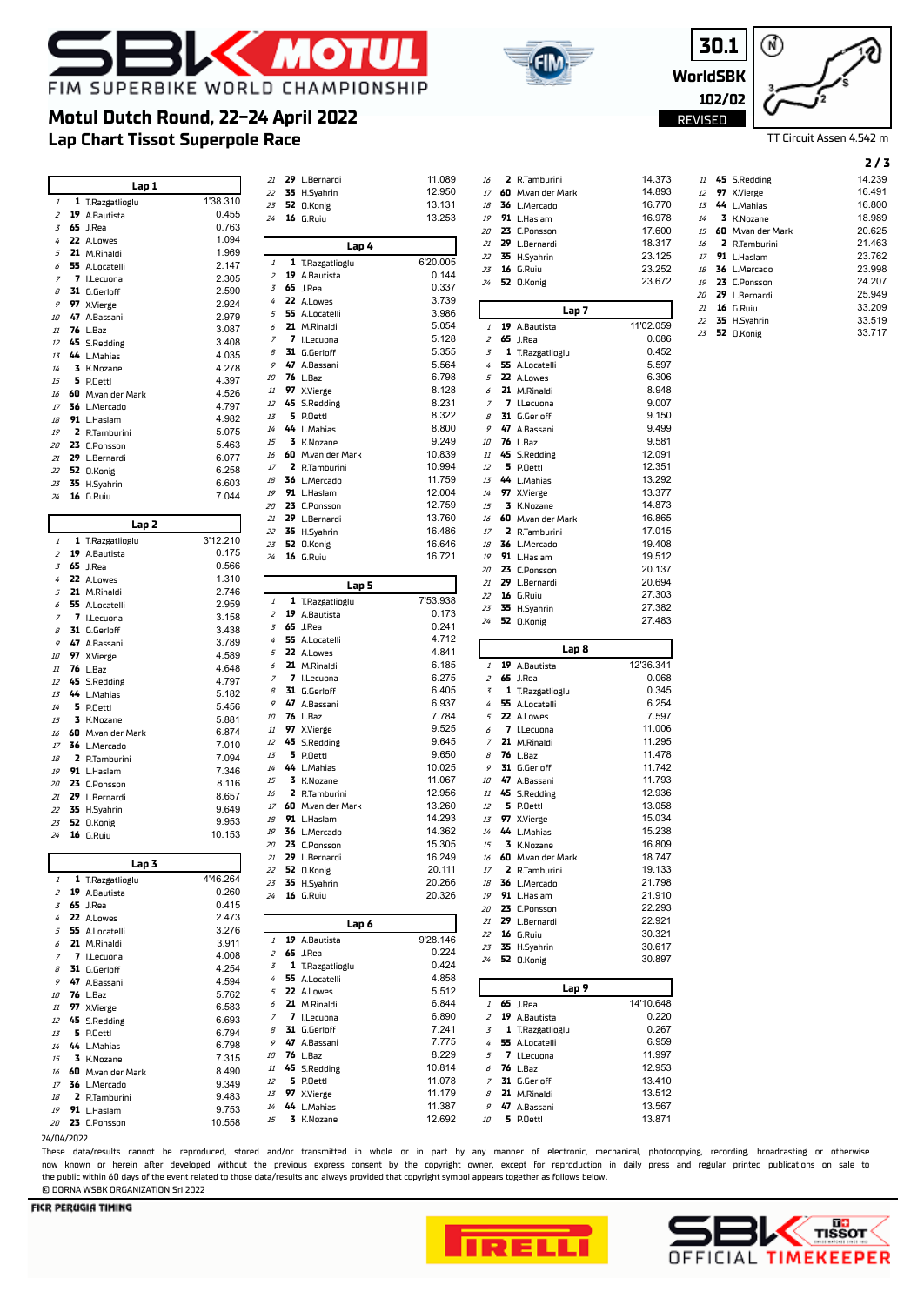

**Lap Chart Tissot Superpole Race**

**Motul Dutch Round, 22-24 April 2022**





TT Circuit Assen 4.542 m

#### **3 / 3**

### **65 Rea 1 Raz 19 Bau 55 Loc 7 Lec 76 Baz 31 Ger 21 Rin 47 Bas 5 Oet 45 Red 97 Vie 44 Mah 3 Noz**  1 | 1'39.073 | 1'38.310 | 1'38.765 | 1'40.457 | 1'40.615 | 1'41.397 | 1'40.900 | 1'40.279 | 1'41.289 | 1'42.707 | 1'41.718 | 1'41.234 | 1'42.345 | 1'42.588 2 1'33.703 1'33.900 **1'33.620** 1'34.712 **1'34.753** 1'35.461 **1'34.748 1'34.677 1'34.710 1'34.959** 1'35.289 1'35.565 **1'35.047** 1'35.503 3 1'33.903 1'34.054 1'34.139 1'34.371 1'34.904 1'35.168 1'34.870 1'35.219 1'34.859 1'35.392 1'35.950 1'36.048 1'35.670 **1'35.488**  4 **1'33.663 1'33.741** 1'33.625 1'34.451 1'34.861 1'34.777 1'34.842 1'34.884 1'34.711 1'35.269 1'35.279 **1'35.286** 1'35.743 1'35.675 5 | 1'33.837 | 1'33.933 | 1'33.962 | 1'34.659 | 1'35.080 | 1'34.919 | 1'34.983 | 1'35.064 | 1'35.306 | 1'35.261 | 1'35.347 | 1'35.330 | 1'35.158 | 1'35.751 6 1'34.191 1'34.632 1'34.035 **1'34.354** 1'34.823 **1'34.653** 1'35.044 1'34.867 1'35.046 1'35.636 1'35.377 1'35.862 1'35.570 1'35.833 7 | 1'33.775 | 1'33.941 | 1'33.913 | 1'34.652 | 1'36.030 | 1'35.265 | 1'35.822 | 1'36.017 | 1'35.637 | 1'35.186 | 1'35.190 | 1'36.111 | 1'35.818 | 1'36.094 8 1'34.264 1'34.175 1'34.282 1'34.939 1'36.281 1'36.179 1'36.874 1'36.629 1'36.576 1'34.989 **1'35.127** 1'35.939 1'36.228 1'36.218 9 | 1'34.239 | 1'34.229 | 1'34.527 | 1'35.012 | 1'35.298 | 1'35.782 | 1'35.975 | 1'36.524 | 1'36.081 | 1'35.120 | 1'35.610 | 1'35.610 | 1'35.869 | 1'36.487 **60 vdM 2 Tam 91 Has 36 Mer 23 Pon 29 Ber 16 Rui 35 Sya 52 Kon 22 Low**  1 1'42.836 1'43.385 1'43.292 1'43.107 1'43.773 1'44.387 1'45.354 1'44.913 1'44.568 1'39.404 2 1'36.248 1'35.919 1'36.264 **1'36.113** 1'36.553 1'36.480 **1'37.009 1'36.946** 1'37.595 **1'34.116**  3 **1'35.670** 1'36.443 1'36.461 1'36.393 1'36.496 1'36.486 1'37.154 1'37.355 1'37.232 1'35.217 4 1'36.090 **1'35.252 1'35.992** 1'36.151 **1'35.942** 1'36.412 1'37.209 1'37.277 1'37.256 1'35.007 5 1'36.354 1'35.895 1'36.222 1'36.536 1'36.479 1'36.422 1'37.538 1'37.713 1'37.398 1'35.035 6 1'35.841 1'35.625 1'36.893 1'36.616 1'36.503 **1'36.276** 1'37.134 1'37.067 1'37.769 1'34.879 7 | 1'35.885 | 1'36.555 | 1'36.447 | 1'36.551 | 1'36.450 | 1'36.290 | 1'37.964 | 1'38.170 | 1'37.724 | 1'34.707 8 1'36.164 1'36.400 1'36.680 1'36.672 1'36.438 1'36.509 1'37.300 1'37.517 1'37.696 1'35.573 9 1'36.185 1'36.637 1'36.159 1'36.507 1'36.221 1'37.335 1'37.195 1'37.209 **1'37.127**

**Race Pace Comparison**

24/04/2022

These data/results cannot be reproduced, stored and/or transmitted in whole or in part by any manner of electronic, mechanical, photocopying, recording, broadcasting or otherwise now known or herein afer developed without the previous express consent by the copyright owner, except for reproduction in daily press and regular printed publications on sale to the public within 60 days of the event related to those data/results and always provided that copyright symbol appears together as follows below. © DORNA WSBK ORGANIZATION Srl 2022



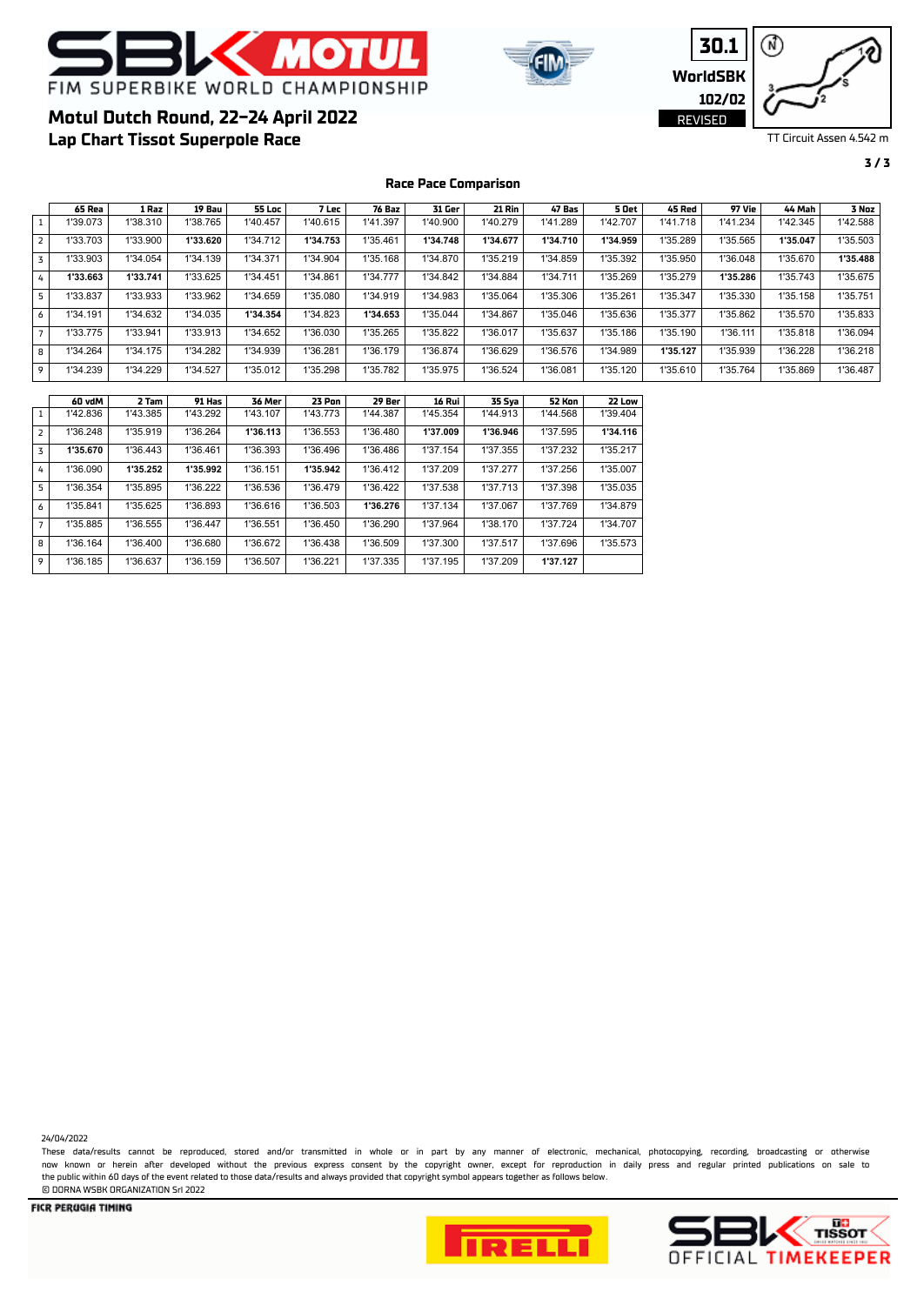

# **Motul Dutch Round, 22-24 April 2022**

|                              | FIM SUPERBIKE WORLD CHAMPIONSHIP<br>Motul Dutch Round, 22-24 April 2022 |        |                                | JU.Z<br>WorldSBK<br>102/02<br>REVISED | v.<br>TT Circuit Assen 4.542 m |
|------------------------------|-------------------------------------------------------------------------|--------|--------------------------------|---------------------------------------|--------------------------------|
|                              | Best Sectors & Speed Tissot Superpole Race                              |        |                                |                                       |                                |
|                              | <b>RESULTS</b>                                                          |        |                                | <b>SPEED</b>                          |                                |
| 65 J. REA                    | Kawasaki ZX-10RR                                                        | Laps 9 | 19 A BAUTISTA                  | Ducati Panigale V4R                   | 302,5                          |
| 1 T. RAZGATLIOGLU            | Yamaha YZF R1                                                           | 0.267  | 97 X VIERGE                    | Honda CBR1000 RR-R                    | 300,8                          |
| 19<br>A <b>BAUTISTA</b>      | Ducati Panigale V4R                                                     | 0.300  | I. LECUONA                     | Honda CBR1000 RR-R                    | 300,0                          |
| 55 A LOCATELLI               | Yamaha YZF R1                                                           | 6.959  | 21 M. RINALDI                  | Ducati Panigale V4R                   | 300,0                          |
| 7.17710314<br>$\overline{ }$ | $\cdots$ $\cdots$ $\cdots$                                              | 44 007 | $\mathbf{r}$ . or $\mathbf{r}$ | $D_{11} = 41 D_{11} + 14 D_{12}$      | ാററാ                           |

**30.2**

间

12)

| $\overline{3}$           |             | 19 A BAUTISTA        |                  |                | Ducati Panigale V4R | 0.300            |                | $\overline{3}$ | 7 I. LECUONA            |                  | Honda CBR1000 RR-R                   | 300,0            |
|--------------------------|-------------|----------------------|------------------|----------------|---------------------|------------------|----------------|----------------|-------------------------|------------------|--------------------------------------|------------------|
| 4                        |             | 55 A LOCATELLI       | Yamaha YZF R1    |                |                     | 6.959            |                | $\overline{4}$ | 21 M. RINALDI           |                  | Ducati Panigale V4R                  | 300,0            |
| 5                        |             | 7 I. LECUONA         |                  |                | Honda CBR1000 RR-R  | 11.997           |                | 5              | 5 P. OETTL              |                  | Ducati Panigale V4R                  | 299,2            |
| 6                        |             | 76 L.BAZ             | BMW M1000RR      |                |                     | 12.953           |                | 6              | 65<br>J. REA            |                  | Kawasaki ZX-10RR                     | 298,3            |
| 7                        |             | 31 G. GERLOFF        | Yamaha YZF R1    |                |                     | 13.410           |                | $\overline{z}$ | 47 A BASSANI            |                  | Ducati Panigale V4R                  | 297,5            |
| $\mathcal{B}$            |             | 21 M. RINALDI        |                  |                | Ducati Panigale V4R | 13.512           |                | $\mathcal{B}$  | 60 M. VAN DER MARK      |                  | BMW M1000RR                          | 297,5            |
| 9                        |             | 47 A BASSANI         |                  |                | Ducati Panigale V4R | 13.567           |                | 9              | 29<br>L. BERNARDI       |                  | Ducati Panigale V4R                  | 296,7            |
| 10                       |             | 5 P. OETTL           |                  |                | Ducati Panigale V4R | 13.871           |                | 10             | 76 L.BAZ                |                  | BMW M1000RR                          | 296,7            |
| 11                       |             | 45 s. <b>REDDING</b> | BMW M1000RR      |                |                     | 14.239           |                | 11             | 55 A LOCATELLI          |                  | Yamaha YZF R1                        | 295,9            |
| 12                       |             | 97 x VIERGE          |                  |                | Honda CBR1000 RR-R  | 16.491           |                | 12             | 45<br>s. <b>REDDING</b> |                  | BMW M1000RR                          | 295,9            |
| 13                       |             | 44 L. MAHIAS         |                  |                | Kawasaki ZX-10RR    | 16.800           |                | 13             | 36 L. MERCADO           |                  | Honda CBR1000 RR-R                   | 295,9            |
| 14                       |             | $3 K$ NOZANE         | Yamaha YZF R1    |                |                     | 18.989           |                | 14             | 52 O. KONIG             |                  | Kawasaki ZX-10RR                     | 295,1            |
| 15                       |             | 60 M. VAN DER MARK   | BMW M1000RR      |                |                     | 20.625           |                | 15             | 1 T. RAZGATLIOGLU       |                  | Yamaha YZF R1                        | 294,3            |
|                          |             |                      |                  |                |                     | 21.463           |                | 16             | 3 K. NOZANE             |                  | Yamaha YZF R1                        | 294,3            |
| 16                       |             | 2 R. TAMBURINI       | Yamaha YZF R1    |                |                     | 23.762           |                | 17             |                         |                  |                                      | 294,3            |
| 17                       |             | 91 L. HASLAM         |                  |                | Kawasaki ZX-10RR    |                  |                |                | 22 A LOWES              |                  | Kawasaki ZX-10RR                     | 294,3            |
| 18                       |             | 36 L. MERCADO        |                  |                | Honda CBR1000 RR-R  | 23.998           |                | 18             | 31 G. GERLOFF           |                  | Yamaha YZF R1                        | 293,5            |
| 19                       |             | 23 C. PONSSON        | Yamaha YZF R1    |                |                     | 24.207           |                | 19             | 2 R. TAMBURINI          |                  | Yamaha YZF R1                        |                  |
| 20                       |             | 29 L. BERNARDI       |                  |                | Ducati Panigale V4R | 25.949           |                | 20             | 44 L. MAHIAS            |                  | Kawasaki ZX-10RR                     | 293,5            |
| 21                       |             | 16 G. RUIU           | BMW M1000RR      |                |                     | 33.209           |                | 21             | 16 G. RUIU              |                  | BMW M1000RR                          | 292,7            |
| 22                       |             | 35 H. SYAHRIN        |                  |                | Honda CBR1000 RR-R  | 33.519           |                | 22             | 35 H. SYAHRIN           |                  | Honda CBR1000 RR-R                   | 291,9            |
| 23                       |             | 52 O. KONIG          |                  |                | Kawasaki ZX-10RR    | 33.717           |                | 23             | 23 C. PONSSON           |                  | Yamaha YZF R1                        | 291,1            |
| <b>RET</b>               |             | 22 A LOWES           |                  |                | Kawasaki ZX-10RR    | 1 Lap            |                | 24             | 91 L. HASLAM            |                  | Kawasaki ZX-10RR                     | 289,5            |
|                          |             | <b>SEG. 1</b>        |                  |                | <b>SEG. 2</b>       |                  |                |                | <b>SEG. 3</b>           |                  | <b>SEG. 4</b>                        |                  |
|                          |             |                      |                  |                |                     |                  |                |                |                         |                  |                                      |                  |
| $\mathbf{1}$             |             | 1 T. RAZGATLIOGLU    | 30.631           | $\cal{I}$      | 19 A BAUTISTA       | 13.828           | $\mathbf{1}$   | 65 J. REA      |                         | 27.355           | $\mathcal{I}$<br>65 J. REA           | 21.553           |
| 2                        |             | 19 A. BAUTISTA       | 30.675           | $\overline{z}$ |                     | 13.833           | $\bar{Z}$      |                | 19 A. BAUTISTA          | 27.359           | $\overline{z}$<br>19 A. BAUTISTA     | 21.577           |
| $\overline{3}$           | 65 J. REA   |                      | 30.705           | $\overline{3}$ | 65 J. REA           | 13.915           | $\overline{3}$ |                |                         | 27.462           | $\overline{3}$                       | 21.628           |
| 4                        |             |                      | 30.709           | $\overline{4}$ | 22 A LOWES          | 13.938           | 4              |                | 55 A. LOCATELLI         | 27.463           | 1 T. RAZGATLIOGLU<br>4               | 21.742           |
|                          |             | 22 A. LOWES          |                  |                | 1 T. RAZGATLIOGLU   |                  |                |                | 1 T. RAZGATLIOGLU       |                  | 76 L. BAZ<br>5                       | 21.762           |
| 5                        |             | 55 A. LOCATELLI      | 30.746           | 5              | 47 A BASSANI        | 14.030           | $\sqrt{2}$     |                | 7 I. LECUONA            | 27.520           | 55 A LOCATELLI                       |                  |
| 6                        |             | 97 X VIERGE          | 30.952           | 6<br>7         | 45 S. REDDING       | 14.045           | 6              |                | 31 G. GERLOFF           | 27.558           | 21 M. RINALDI<br>6<br>$\overline{z}$ | 21.794           |
| $\overline{\phantom{a}}$ |             | 31 G. GERLOFF        | 30.959           |                | 21 M. RINALDI       | 14.105           | $\bar{z}$      |                | 21 M. RINALDI           | 27.568           | 5 P. OETTL                           | 21.809           |
| $\mathcal{B}$            |             | 7 I. LECUONA         | 31.033           | $\mathcal{B}$  | 5 P. OETTL          | 14.109           | $\mathcal S$   | 22 A. LOWES    |                         | 27.571           | $\mathcal{B}$<br>22 A LOWES          | 21.809           |
| $\mathcal{G}$            | 76 L BAZ    |                      | 31.036           | 9              | 76 L. BAZ           | 14.125           | $\mathcal{G}$  |                | 47 A. BASSANI           | 27.580           | 9<br>47 A BASSANI                    | 21.817           |
| 10                       |             | 21 M. RINALDI        | 31.061           | 10             | 7 I. LECUONA        | 14.138           | 10             | 5 P. DETTL     |                         | 27.592           | 10<br>31 G. GERLOFF                  | 21.910           |
| $11\,$                   |             | 44 L. MAHIAS         | 31.064           | 11             | 31 G. GERLOFF       | 14.145           | 11             | 76 L. BAZ      |                         | 27.614           | 11<br>45 S. REDDING                  | 21.940           |
| 12                       |             | 47 A. BASSANI        | 31.117           | 12             | 60 M. VAN DER MARK  | 14.170           | $1\bar{z}$     |                | 3 K. NOZANE             | 27.618           | 12<br>7 I. LECUONA                   | 21.955           |
| 13                       |             | 45 S. REDDING        | 31.121           | 13             | 55 A LOCATELLI      | 14.185           | 13             | 44 L. MAHIAS   |                         | 27.649           | 13<br>44 L. MAHIAS                   | 21.970           |
| 14                       |             | 3 K. NOZANE          | 31.159           | 14             | 44 L. MAHIAS        | 14.214           | 14             |                | 2 R. TAMBURINI          | 27.653           | 14<br>60 M. VAN DER MARK             | 22.003           |
| 15                       |             | 2 R. TAMBURINI       | 31.172           | 15             | 91 L HASLAM         | 14.214           | 15             |                | 45 S. REDDING           | 27.672           | 15<br>2 R. TAMBURINI                 | 22.035           |
| 16                       |             | 5 P.OETTL            | 31.175           | 16             | 2 R. TAMBURINI      | 14.215           | 16             | 97 X. VIERGE   |                         | 27.690           | 16<br>3 K. NOZANE                    | 22.061           |
| 17                       |             | 36 L MERCADO         | 31.341           | 17             | 97 X. VIERGE        | 14.215           | $17$           |                | 23 C. PONSSON           | 27.889           | 17<br>97 X. VIERGE                   | 22.122           |
| 18                       |             | 60 M. VAN DER MARK   | 31.378           | 18             | 29 L. BERNARDI      | 14.322           | 18             |                | 60 M. VAN DER MARK      | 27.928           | 18<br>91 L. HASLAM                   | 22.125           |
| 19                       |             | 23 C. PONSSON        | 31.414           | 19             | 36 L. MERCADO       | 14.328           | 19             |                | 29 L. BERNARDI          | 27.946           | 19<br>23 C. PONSSON                  | 22.147           |
| 20                       |             | 91 L HASLAM          | 31.454           | 20             | 3 K. NOZANE         | 14.330           | 20             |                | 36 L. MERCADO           | 28.009           | 20<br>36 L. MERCADO                  | 22.203           |
| 21                       |             | 29 L. BERNARDI       | 31.461           | 21             | 23 C. PONSSON       | 14.346           | 21             |                | 91 L. HASLAM            | 28.023           | 21<br>16 G. RUIU                     | 22.255           |
| 22                       | 52 O. KONIG |                      | 31.518           | 22             | 52 O. KONIG         | 14.441           | 22             | 16 G. RUIU     |                         | 28.094           | 22<br>29 L. BERNARDI                 | 22.273           |
| 23                       |             | 35 H. SYAHRIN        | 31.614<br>31.700 | 23             | 35 H. SYAHRIN       | 14.447<br>14.555 | 23<br>24       |                | 35 H. SYAHRIN           | 28.188<br>28.226 | 23<br>35 H. SYAHRIN                  | 22.462<br>22.573 |

24/04/2022

These data/results cannot be reproduced, stored and/or transmitted in whole or in part by any manner of electronic, mechanical, photocopying, recording, broadcasting or otherwise now known or herein afer developed without the previous express consent by the copyright owner, except for reproduction in daily press and regular printed publications on sale to the public within 60 days of the event related to those data/results and always provided that copyright symbol appears together as follows below. © DORNA WSBK ORGANIZATION Srl 2022



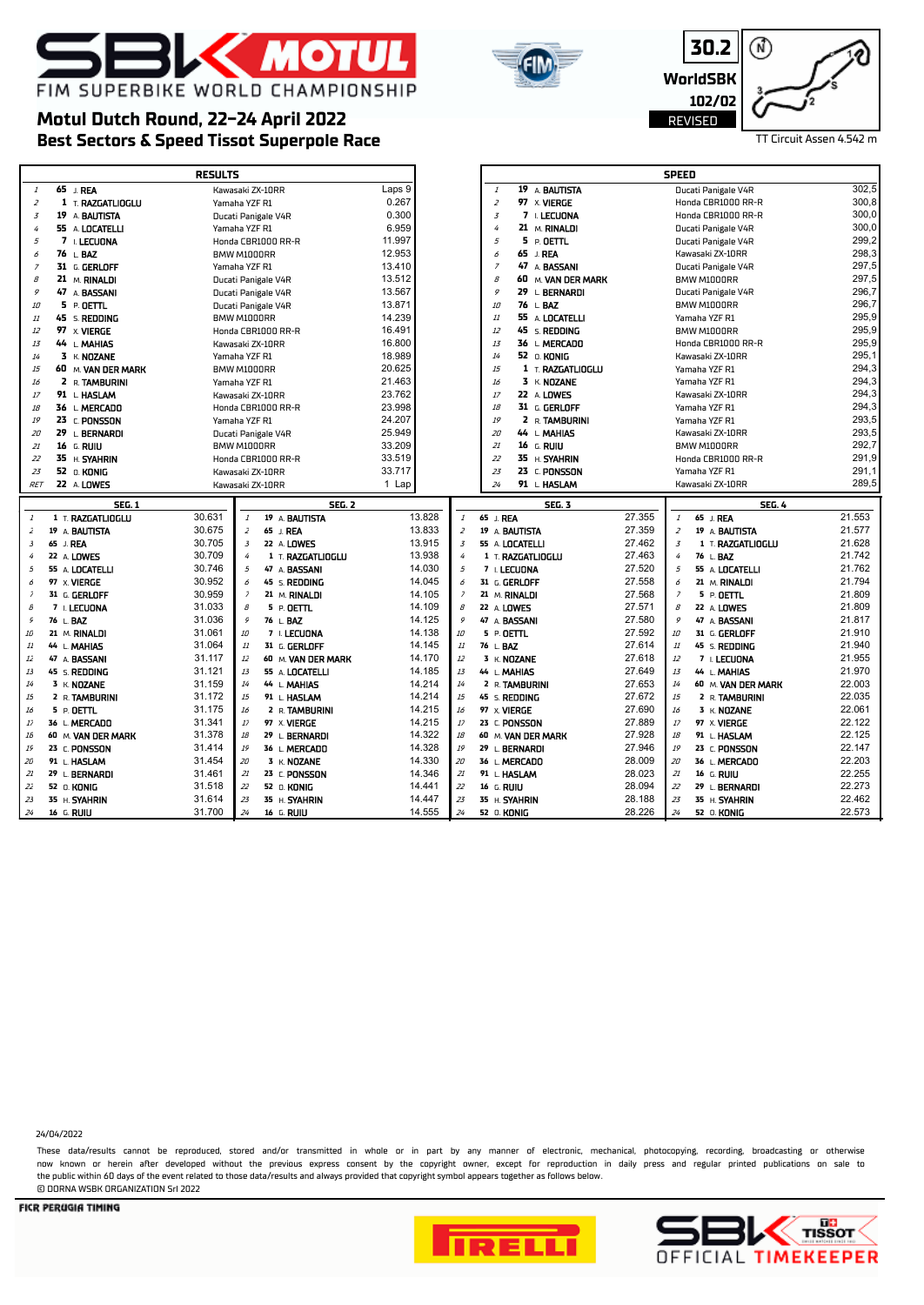**WorldSBK 30.3 102/02**



TT Circuit Assen 4.542 m

## **EMOTU** FIM SUPERBIKE WORLD CHAMPIONSHIP

### **Chronological Analysis Tissot Superpole Race Motul Dutch Round, 22-24 April 2022**

Start at 11:06'58.097 **1 / 3**

|                         |        |                 |                              | 19 A. BAUTISTA [1'33.620]  |                      |               |                                     | $\mathsf{2}$        | 31.505           | 14.125           | 27.718                   | 22.113           | 1'35.461             | 296,7          | 11:10'14.955                 |
|-------------------------|--------|-----------------|------------------------------|----------------------------|----------------------|---------------|-------------------------------------|---------------------|------------------|------------------|--------------------------|------------------|----------------------|----------------|------------------------------|
| $1^{\circ}$<br>Lap      | Seg.1  | Seg.2           | Seg.3                        | Seg.4                      | Lap Time             | km/h          | Local Time                          | $\mathbf 3$         | 31.206           | 14.237           | 27.781                   | 21.944           | 1'35.168             | 291,9          | 11:11'50.123                 |
| $\,1\,$                 |        | 13.866          | 27.578                       | 21.868                     | 1'38.765             | 300,8         | 11:08'36.862                        | 4                   | 31.225           | 14.161           | 27.614                   | 21.777           | 1'34.777             | 291,9          | 11:13'24.900                 |
| $\overline{\mathbf{2}}$ | 30.675 | 13.828          | 27.445                       | 21.672                     | 1'33.620             | 300,8         | 11:10'10.482                        | 5                   | 31.036           | 14.147           | 27.734                   | 22.002           | 1'34.919             | 294,3          | 11:14'59.819                 |
| 3                       | 30.853 | 13.963          | 27.427                       | 21.896                     | 1'34.139             | 299,2         | 11:11'44.621                        | 6                   | 31.114           | 14.128           | 27.669                   | 21.742           | 1'34.653             | 293,5          | 11:16'34.472                 |
| 4                       | 30.814 | 13.875          | 27.359                       | 21.577                     | 1'33.625             | 300,8         | 11:13'18.246                        | $\overline{7}$      | 31.203           | 14.229           | 27.928                   | 21.905           | 1'35.265             | 294,3          | 11:18'09.737                 |
| 5                       | 30.852 | 13.849          | 27.401                       | 21.860                     | 1'33.962             | 300,8         | 11:14'52.208                        | 8                   | 31.342           | 14.202           | 28.294                   | 22.341           | 1'36.179             | 295,1          | 11:19'45.916                 |
| 6                       | 30.820 | 13.975          | 27.509                       | 21.731                     | 1'34.035             | 302,5         | 11:16'26.243                        | 9                   | 31.529           | 14.237           | 27.937                   | 22.079           | 1'35.782             | 292,7          | 11:21'21.698                 |
| $\overline{7}$          | 30.832 | 13.900          | 27.384                       | 21.797                     | 1'33.913             | 297,5         | 11:18'00.156                        |                     |                  |                  |                          |                  |                      |                | Race Time 14'23.601          |
| 8                       | 30.844 | 13.896          | 27.701                       | 21.841                     | 1'34.282             | 296,7         | 11:19'34.438                        | 7°                  |                  |                  | 21 M. RINALDI [1'34.677] |                  |                      |                |                              |
| 9                       | 30.796 | 13.892          | 27.782                       | 22.057                     | 1'34.527             | 300,8         | 11:21'08.965                        | Lap                 | Seg.1            | Seg.2            | Seg.3                    | Seg.4            | Lap Time             | km/h           | <b>Local Time</b>            |
|                         |        |                 |                              |                            |                      |               | Race Time 14'10.868 + 0.080Pen      | $\mathbf{1}$        |                  | 14.194           | 27.691                   | 21.962           | 1'40.279             | 300,0          | 11:08'38.376                 |
| $2^{\circ}$             |        |                 |                              | 65 J. REA [1'33.663]       |                      |               |                                     | $\mathsf{Z}$        | 31.088           | 14.130           | 27.665                   | 21.794           | 1'34.677             | 296,7          | 11:10'13.053                 |
| Lap                     | Seg.1  | Seg.2           | Seg.3                        | Seg.4                      | Lap Time             | km/h          | <b>Local Time</b>                   | $\mathbf 3$         | 31.264           | 14.349           | 27.568                   | 22.038           | 1'35.219             | 296,7          | 11:11'48.272                 |
| $\,1\,$                 |        | 13.884          | 27.652                       | 21.785                     | 1'39.073             | 298,3         | 11:08'37.170                        | 4                   | 31.118           | 14.195           | 27.586                   | 21.985           | 1'34.884             | 295,9          | 11:13'23.156                 |
| $\overline{\mathbf{2}}$ | 30.705 | 13.977          | 27.370                       | 21.651                     | 1'33.703             | 294,3         | 11:10'10.873                        | 5                   | 31.061           | 14.129           | 27.714                   | 22.160           | 1'35.064             | 296,7          | 11:14'58.220                 |
| $\mathbf 3$             | 30.727 | 13.959          | 27.457                       | 21.760                     | 1'33.903             | 292,7         | 11:11'44.776                        | 6                   | 31.081           | 14.105           | 27.676                   | 22.005           | 1'34.867             | 295,9          | 11:16'33.087                 |
| 4                       | 30.832 | 13.923          | 27.355                       | 21.553                     | 1'33.663             | 293,5         | 11:13'18.439                        | $\overline{7}$      | 31.449           | 14.236           | 27.939                   | 22.393           | 1'36.017             | 295,1          | 11:18'09.104                 |
| 5                       | 30.766 | 13.833          | 27.459                       | 21.779                     | 1'33.837             | 296,7         | 11:14'52.276                        | 8                   | 31.583           | 14.253           | 28.403                   | 22.390           | 1'36.629             | 291,1          | 11:19'45.733                 |
| 6                       | 30.828 | 14.082          | 27.679                       | 21.602                     | 1'34.191             | 297,5         | 11:16'26.467                        | 9                   | 31.592           | 14.317           | 28.211                   | 22.404           | 1'36.524             | 295,9          | 11:21'22.257                 |
| $\overline{7}$          | 30.785 | 13.934          | 27.368                       | 21.688                     | 1'33.775             | 293,5         | 11:18'00.242                        |                     |                  |                  |                          |                  |                      |                | Race Time 14'24.160          |
| 8                       | 30.853 | 13.933          | 27.758                       | 21.720                     | 1'34.264             | 293,5         | 11:19'34.506                        | 8°                  |                  |                  | 47 A. BASSANI [1'34.710] |                  |                      |                |                              |
| 9                       | 30.812 | 13.836          | 27.692                       | 21.899                     | 1'34.239             | 297,5         | 11:21'08.745                        | Lap                 | Seg.1            | Seg.2            | Seg.3                    | Seg.4            | Lap Time             | km/h           | <b>Local Time</b>            |
|                         |        |                 |                              |                            |                      |               | Race Time 14'10.648                 | $\mathbf{1}$        |                  | 14.312           | 28.031                   | 22.123           | 1'41.289             | 297,5          | 11:08'39.386                 |
| $\mathbf{3}^\mathbf{o}$ |        |                 | 1 T. RAZGATLIOGLU [1'33.741] |                            |                      |               |                                     | $\mathsf{2}$        | 31.117           | 14.030           | 27.684                   | 21.879           | 1'34.710             | 295,1          | 11:10'14.096                 |
| Lap                     | Seg.1  | Seg.2           | Seg.3                        | Seg.4                      | Lap Time             | km/h          | <b>Local Time</b>                   | $\mathbf 3$         | 31.146           | 14.187           | 27.657                   | 21.869           | 1'34.859             | 295,1          | 11:11'48.955                 |
| $\mathbf{1}$            |        | 13.959          | 27.496                       | 21.863                     | 1'38.310             | 291,1         | 11:08'36.407                        | 4                   | 31.190           | 14.124           | 27.580                   | 21.817           | 1'34.711             | 293,5          | 11:13'23.666                 |
| $\overline{\mathbf{2}}$ | 30.631 | 13.959          | 27.566                       | 21.744                     | 1'33.900             | 290,3         | 11:10'10.307                        | 5                   | 31.324           | 14.156           | 27.669                   | 22.157           | 1'35.306             | 296,7          | 11:14'58.972                 |
| 3                       | 30.811 | 14.033          | 27.476                       | 21.734                     | 1'34.054             | 289,5         | 11:11'44.361                        | 6                   | 31.316           | 14.107           | 27.737                   | 21.886           | 1'35.046             | 293,5          | 11:16'34.018                 |
| 4                       | 30.638 | 14.000          | 27.463                       | 21.640                     | 1'33.741             | 289,5         | 11:13'18.102                        | $\overline{7}$      | 31.308           | 14.262           | 27.900                   | 22.167           | 1'35.637             | 295,9          | 11:18'09.655                 |
| 5                       | 30.646 | 14.035          | 27.477                       | 21.775                     | 1'33.933             | 291,1         | 11:14'52.035                        | 8                   | 31.612           | 14.279           | 28.137                   | 22.548           | 1'36.576             | 291,9          | 11:19'46.231                 |
| 6                       | 30.787 | 14.246          | 27.913                       | 21.686                     | 1'34.632             | 291,1         | 11:16'26.667                        | 9                   | 31.597           | 14.244           | 28.005                   | 22.235           | 1'36.081             | 293,5          | 11:21'22.312                 |
| $\overline{7}$          | 30.879 | 13.964          | 27.470                       | 21.628                     | 1'33.941             | 293,5         | 11:18'00.608                        |                     |                  |                  |                          |                  |                      |                | Race Time 14'24.215          |
| 8                       | 30.803 | 13.938          | 27.700                       | 21.734                     | 1'34.175             | 291,9         | 11:19'34.783                        | 9°                  |                  |                  | 31 G. GERLOFF [1'34.748] |                  |                      |                |                              |
| 9                       | 30.865 | 13.959          | 27.661                       | 21.744                     | 1'34.229             | 294,3         | 11:21'09.012<br>Race Time 14'10.915 | Lap                 | Seg.1            | Seg.2            | Seg.3                    | Seg.4            | Lap Time             | km/h           | <b>Local Time</b>            |
|                         |        |                 |                              |                            |                      |               |                                     |                     |                  |                  |                          |                  |                      |                | 11:08'38.997                 |
|                         |        |                 |                              |                            |                      |               |                                     | $\mathbf{1}$        |                  | 14.418           | 27.994                   | 22.192           | 1'40.900             | 292,7          |                              |
| <b>RET</b>              |        |                 |                              | 22 A. LOWES [1'34.116]     |                      |               |                                     | $\overline{2}$      | 30.959           | 14.193           | 27.680                   | 21.916           | 1'34.748             | 291,9          | 11:10'13.745                 |
| Lap                     | Seg.1  | Seg.2           | Seg.3                        | Seg.4                      | Lap Time             | km/h          | Local Time                          | $\mathbf 3$         | 31.024           | 14.224           | 27.712                   | 21.910           | 1'34.870             | 290,3          | 11:11'48.615                 |
| $\,1\,$                 |        | 14.030          | 27.828                       | 21.948                     | 1'39.404             | 294,3         | 11:08'37.501                        | 4                   | 31.208           | 14.145           | 27.558                   | 21.931           | 1'34.842             | 291,1          | 11:13'23.457                 |
| $\overline{\mathbf{2}}$ | 30.709 | 13.915          | 27.682                       | 21.810                     | 1'34.116             | 294,3         | 11:10'11.617                        | 5                   | 31.108           | 14.162           | 27.762                   | 21.951           | 1'34.983             | 294,3          | 11:14'58.440                 |
| 3                       | 31.225 | 14.240          | 27.711                       | 22.041                     | 1'35.217             | 291,1         | 11:11'46.834                        | 6                   | 31.245           | 14.158           | 27.659                   | 21.982           | 1'35.044             | 291,1          | 11:16'33.484                 |
| 4                       | 31.184 | 14.202          | 27.571                       | 22.050                     | 1'35.007             | 288,8         | 11:13'21.841                        | $\overline{7}$      | 31.235           | 14.406           | 27.840                   | 22.341           | 1'35.822             | 291,9          | 11:18'09.306                 |
| 5                       | 30.986 | 14.185          | 27.583                       | 22.281                     | 1'35.035             | 291,1         | 11:14'56.876                        | 8                   | 31.535           | 14.258           | 28.344                   | 22.737           | 1'36.874             | 288,8          | 11:19'46.180                 |
| 6                       | 31.267 | 14.212          | 27.588                       | 21.812                     | 1'34.879             | 291,1         | 11:16'31.755                        | 9                   | 31.411           | 14.228           | 28.133                   | 22.203           | 1'35.975             | 291,9          | 11:21'22.155                 |
| $\overline{7}$          | 31.106 | 14.053          | 27.739                       | 21.809                     | 1'34.707             | 292,7         | 11:18'06.462                        |                     |                  |                  |                          |                  |                      |                | Race Time 14'24.058          |
| 8                       | 31.041 | 14.312          | 28.012                       | 22.208                     | 1'35.573             | 285,0         | 11:19'42.035                        | $10^{\circ}$        |                  |                  | 7 I. LECUONA [1'34.753]  |                  |                      |                |                              |
|                         |        |                 |                              |                            |                      |               | Race Time 12'43.938                 | Lap                 | Seg.1            | Seg.2            | Seg.3                    | Seg.4            | Lap Time             | km/h           | Local Time                   |
| 5°                      |        |                 |                              | 55 A. LOCATELLI [1'34.354] |                      |               |                                     | $\mathbf{1}$        |                  | 14.289           | 27.710                   | 22.011           | 1'40.615             | 300,0          | 11:08'38.712                 |
| Lap                     | Seg.1  | Seg.2           | Seg.3                        | Seg.4                      | Lap Time             | km/h          | <b>Local Time</b>                   | $\overline{2}$      | 31.070           | 14.208           | 27.520                   | 21.955           | 1'34.753             | 296,7          | 11:10'13.465                 |
| $\mathbf{1}$            |        | 14.238          | 28.058                       | 22.032                     | 1'40.457             | 295,9         | 11:08'38.554                        | 3                   | 31.033           | 14.260           | 27.562                   | 22.049           | 1'34.904             | 294,3          | 11:11'48.369                 |
| $\mathsf{Z}$            | 31.072 | 14.220          | 27.524                       | 21.896                     | 1'34.712             | 295,9         | 11:10'13.266                        | 4                   | 31.185           | 14.138           | 27.567                   | 21.971           | 1'34.861             | 294,3          | 11:13'23.230                 |
| 3                       | 30.950 | 14.185          | 27.462                       | 21.774                     | 1'34.371             | 291,1         | 11:11'47.637                        | 5                   | 31.155           | 14.174           | 27.567                   | 22.184           | 1'35.080             | 296,7          | 11:14'58.310                 |
| 4                       | 30.873 | 14.191          | 27.524                       | 21.863                     | 1'34.451             | 291,1         | 11:13'22.088                        | 6<br>$\overline{7}$ | 31.154           | 14.138           | 27.570                   | 21.961           | 1'34.823             | 297,5<br>292,7 | 11:16'33.133                 |
| 5                       | 31.004 | 14.190          | 27.534                       | 21.931                     | 1'34.659             | 295,1         | 11:14'56.747                        | 8                   | 31.315<br>31.430 | 14.552           | 27.769                   | 22.394           | 1'36.030             | 290,3          | 11:18'09.163<br>11:19'45.444 |
| 6                       | 30.746 | 14.246          | 27.600                       | 21.762                     | 1'34.354             | 289,5         | 11:16'31.101                        |                     |                  | 14.454<br>14.164 | 28.230<br>27.774         | 22.167           | 1'36.281             | 291,9          |                              |
| $\overline{7}$          | 30.954 | 14.211          | 27.613                       | 21.874                     | 1'34.652             | 290,3         | 11:18'05.753                        | 9                   | 31.153           |                  |                          | 22.207           | 1'35.298             |                | 11:21'20.742                 |
| 8                       | 30.969 | 14.237          | 27.866                       | 21.867                     | 1'34.939             | 290,3         | 11:19'40.692                        |                     |                  |                  |                          |                  |                      |                | Race Time 14'22.645          |
| 9                       | 31.033 | 14.266          | 27.756                       | 21.957                     | 1'35.012             | 289,5         | 11:21'15.704                        | 11°                 |                  |                  | 5 P. OETTL [1'34.959]    |                  |                      |                |                              |
|                         |        |                 |                              |                            |                      |               | Race Time 14'17.607                 | Lap                 | Seg.1            | Seg.2            | Seg.3                    | Seg.4            | Lap Time             | km/h           | <b>Local Time</b>            |
| 6°                      |        |                 | 76 L. BAZ [1'34.653]         |                            |                      |               |                                     | $\mathbf{1}$        |                  | 14.447           | 28.160                   | 22.192           | 1'42.707             | 299,2          | 11:08'40.804                 |
| Lap                     | Seg.1  | Seg.2<br>14.307 | Seg.3<br>28.024              | Seg.4<br>21.855            | Lap Time<br>1'41.397 | km/h<br>293.5 | <b>Local Time</b><br>11:08'39.494   | $\overline{2}$<br>3 | 31.175<br>31.383 | 14.231<br>14.192 | 27.653<br>27.753         | 21.900<br>22.064 | 1'34.959<br>1'35.392 | 294,3<br>291,1 | 11:10'15.763<br>11:11'51.155 |

 $24/04/2022$  P = Pits In/Out - C = Lap Time Cancelled

These data/results cannot be reproduced, stored and/or transmitted in whole or in part by any manner of electronic, mechanical, photocopying, recording, broadcasting or otherwise now known or herein afer developed without the previous express consent by the copyright owner, except for reproduction in daily press and regular printed publications on sale to the public within 60 days of the event related to those data/results and always provided that copyright symbol appears together as follows below. © DORNA WSBK ORGANIZATION Srl 2022



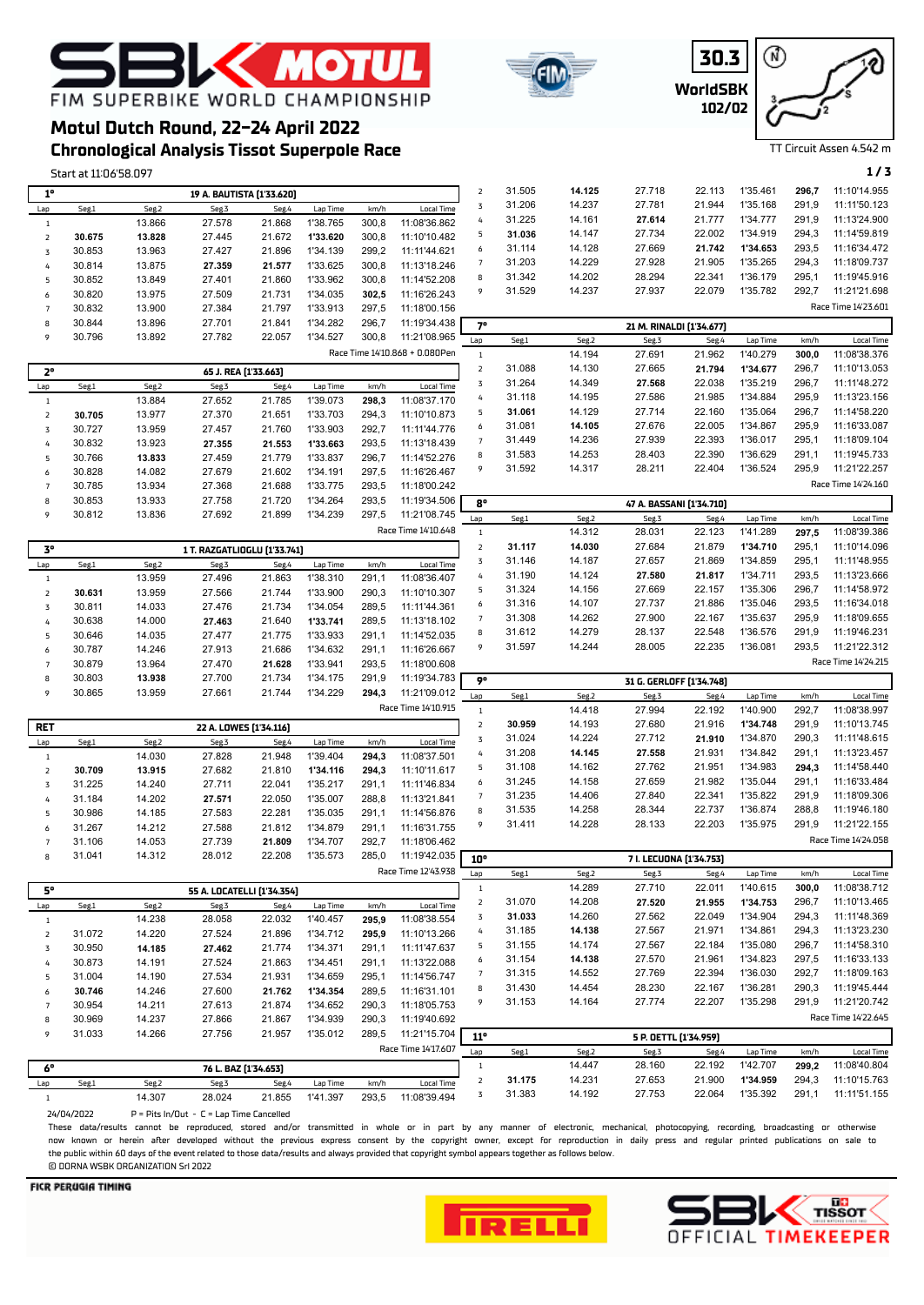## **K MOTU** FIM SUPERBIKE WORLD CHAMPIONSHIP

**Motul Dutch Round, 22-24 April 2022**





TT Circuit Assen 4.542 m

## **Chronological Analysis Tissot Superpole Race**

|                | Start at 11:06'58.097 |        |                          |        |          |       |                     |                |        |        |                               |        |          |       | 2/3                 |
|----------------|-----------------------|--------|--------------------------|--------|----------|-------|---------------------|----------------|--------|--------|-------------------------------|--------|----------|-------|---------------------|
| 4              | 31.517                | 14.196 | 27.592                   | 21.964 | 1'35.269 | 294.3 | 11:13'26.424        | 6              | 31.210 | 14.462 | 27.790                        | 22.371 | 1'35.833 | 288.0 | 11:16'38.935        |
| 5              | 31.345                | 14.218 | 27.677                   | 22.021 | 1'35.261 | 296.7 | 11:15'01.685        | $\overline{7}$ | 31.263 | 14.508 | 27.841                        | 22.482 | 1'36.094 | 289.5 | 11:18'15.029        |
| 6              | 31.322                | 14.185 | 27.829                   | 22.300 | 1'35.636 | 295.9 | 11:16'37.321        | 8              | 31.264 | 14.423 | 28.077                        | 22.454 | 1'36.218 | 288,8 | 11:19'51.247        |
| $\overline{7}$ | 31.268                | 14.167 | 27.775                   | 21.976 | 1'35.186 | 293.5 | 11:18'12.507        | 9              | 31.424 | 14.526 | 28.032                        | 22.505 | 1'36.487 | 286,5 | 11:21'27.734        |
| 8              | 31.221                | 14.182 | 27.777                   | 21.809 | 1'34.989 | 294,3 | 11:19'47.496        |                |        |        |                               |        |          |       | Race Time 14'29.637 |
| 9              | 31.364                | 14.109 | 27.694                   | 21.953 | 1'35.120 | 293,5 | 11:21'22.616        | 17°            |        |        | 60 M. VAN DER MARK [1'35.670] |        |          |       |                     |
|                |                       |        |                          |        |          |       | Race Time 14'24.519 | Lap            | Seg.1  | Seg.2  | Seg.3                         | Seg.4  | Lap Time | km/h  | Local Time          |
| $12^{\circ}$   |                       |        | 44 L. MAHIAS [1'35.047]  |        |          |       |                     |                |        | 14.279 | 28.183                        | 22.241 | 1'42.836 | 297,5 | 11:08'40.933        |
| Lap            | Seg.1                 | Seg.2  | Seg.3                    | Seg.4  | Lap Time | km/h  | Local Time          | $\overline{z}$ | 31.456 | 14.170 | 28.331                        | 22.291 | 1'36.248 | 296.7 | 11:10'17.181        |
| 1              |                       | 14.389 | 28.063                   | 22.324 | 1'42.345 | 293.5 | 11:08'40.442        | $\overline{z}$ | 31.418 | 14.254 | 27.932                        | 22.066 | 1'35.670 | 289,5 | 11:11'52.851        |
| $\overline{2}$ | 31.064                | 14.239 | 27.774                   | 21.970 | 1'35.047 | 289.5 | 11:10'15.489        | 4              | 31.661 | 14.378 | 27.928                        | 22.123 | 1'36.090 | 288.0 | 11:13'28.941        |
| $\overline{z}$ | 31.358                | 14.278 | 27.837                   | 22.197 | 1'35.670 | 282,7 | 11:11'51.159        | 5              | 31.573 | 14.525 | 27.970                        | 22.286 | 1'36.354 | 291,9 | 11:15'05.295        |
| 4              | 31.679                | 14.340 | 27.649                   | 22.075 | 1'35.743 | 287.2 | 11:13'26.902        | 6              | 31.435 | 14.353 | 28.050                        | 22.003 | 1'35.841 | 291,1 | 11:16'41.136        |
| 5              | 31.110                | 14.214 | 27.712                   | 22.122 | 1'35.158 | 291.9 | 11:15'02.060        | $\overline{7}$ | 31.378 | 14.301 | 27.999                        | 22.207 | 1'35.885 | 291,1 | 11:18'17.021        |
| 6              | 31.193                | 14.379 | 27.825                   | 22.173 | 1'35.570 | 288.0 | 11:16'37.630        | 8              | 31.399 | 14.362 | 28.206                        | 22.197 | 1'36.164 | 288.0 | 11:19'53.185        |
|                | 31.403                | 14.302 | 27.967                   | 22.146 | 1'35.818 | 288.8 | 11:18'13.448        | 9              | 31.480 | 14.425 | 28.005                        | 22.275 | 1'36.185 | 291,1 | 11:21'29.370        |
| 8              | 31.862                | 14.266 | 27.839                   | 22.261 | 1'36.228 | 288.8 | 11:19'49.676        |                |        |        |                               |        |          |       | Race Time 14'31.273 |
| 9              | 31.495                | 14.386 | 27.817                   | 22.171 | 1'35.869 | 285.7 | 11:21'25.545        | 18°            |        |        | 23 C. PONSSON [1'35.942]      |        |          |       |                     |
|                |                       |        |                          |        |          |       | Race Time 14'27.448 | Lap            | Seg.1  | Seg.2  | Seg.3                         | Seg.4  | Lap Time | km/h  | Local Time          |
| 13°            |                       |        | 45 S. REDDING (1'35.127) |        |          |       |                     |                |        | 14.484 | 28.286                        | 22.415 | 1'43.773 | 291.1 | 11:08'41.870        |
| Lap            | Seg.1                 | Seg.2  | Seg.3                    | Seg.4  | Lap Time | km/h  | Local Time          | $\overline{2}$ | 31.648 | 14.443 | 27.994                        | 22.468 | 1'36.553 | 288.8 | 11:10'18.423        |
| $\overline{1}$ |                       | 14.329 | 28.062                   | 22.012 | 1'41.718 | 294.3 | 11:08'39.815        | $\overline{z}$ | 31.610 | 14.467 | 28,006                        | 22.413 | 1'36.496 | 288,0 | 11:11'54.919        |
| $\overline{2}$ | 31.232                | 14.145 | 27.758                   | 22.154 | 1'35.289 | 295.1 | 11:10'15.104        | 4              | 31.414 | 14.492 | 27.889                        | 22.147 | 1'35.942 | 286.5 | 11:13'30.861        |

|     | 31.495 | 14.386 | 27.817                   | 22.171 | 1'35.869 | 285,7 | 11:21'25.545        | 18° |        |        | 23 C. PONSSON (1'35.942) |        |          |       |                     |
|-----|--------|--------|--------------------------|--------|----------|-------|---------------------|-----|--------|--------|--------------------------|--------|----------|-------|---------------------|
|     |        |        |                          |        |          |       | Race Time 14'27.448 | Lan | Seg.1  | Seg.2  | Seg.3                    | Seg.4  | Lap Time | km/h  | Local Time          |
| 13° |        |        | 45 S. REDDING (1'35.127) |        |          |       |                     |     |        | 14.484 | 28.286                   | 22.415 | 1'43.773 | 291.1 | 11:08'41.870        |
| Lap | Seg.1  | Seg.2  | Seg.3                    | Seg.4  | Lap Time | km/h  | Local Time          |     | 31.648 | 14.443 | 27.994                   | 22.468 | 1'36.553 | 288.8 | 11:10'18.423        |
|     |        | 14.329 | 28.062                   | 22.012 | 1'41.718 | 294.3 | 11:08'39.815        | 3   | 31.610 | 14.467 | 28.006                   | 22.413 | 1'36.496 | 288.0 | 11:11'54.919        |
|     | 31.232 | 14.145 | 27.758                   | 22.154 | 1'35.289 | 295.1 | 11:10'15.104        | 4   | 31.414 | 14.492 | 27.889                   | 22.147 | 1'35.942 | 286.5 | 11:13'30.861        |
| 3   | 31.442 | 14.092 | 28.110                   | 22.306 | 1'35.950 | 295.1 | 11:11'51.054        | 5.  | 31.503 | 14.443 | 27.989                   | 22.544 | 1'36.479 | 288.0 | 11:15'07.340        |
| 4   | 31.313 | 14.159 | 27.695                   | 22.112 | 1'35.279 | 293.5 | 11:13'26.333        | 6   | 31.488 | 14.473 | 28.137                   | 22.405 | 1'36.503 | 285.7 | 11:16'43.843        |
| 5   | 31.147 | 14.242 | 27.773                   | 22.185 | 1'35.347 | 295.9 | 11:15'01.680        |     | 31.480 | 14.434 | 28.190                   | 22.346 | 1'36.450 | 285.7 | 11:18'20.293        |
| 6   | 31.121 | 14.045 | 28.038                   | 22.173 | 1'35.377 | 292.7 | 11:16'37.057        | 8   | 31.473 | 14.385 | 28.229                   | 22.351 | 1'36.438 | 287.2 | 11:19'56.731        |
|     | 31.198 | 14.183 | 27.747                   | 22.062 | 1'35.190 | 291.1 | 11:18'12.247        | 9   | 31.521 | 14.346 | 28.092                   | 22.262 | 1'36.221 | 288,0 | 11:21'32.952        |
| 8   | 31.211 | 14.156 | 27,820                   | 21.940 | 1'35.127 | 290,3 | 11:19'47.374        |     |        |        |                          |        |          |       | Race Time 14'34.855 |
| 9   | 31.604 | 14.276 | 27.672                   | 22.058 | 1'35.610 | 295,9 | 11:21'22.984        | 19° |        |        | 91 L. HASLAM [1'35.992]  |        |          |       |                     |

|     |        |        |                           |        |          |       |                     | -57     |        |        | 71 L. NAJLAM (1.33.774) |        |          |       |                     |
|-----|--------|--------|---------------------------|--------|----------|-------|---------------------|---------|--------|--------|-------------------------|--------|----------|-------|---------------------|
|     |        |        |                           |        |          |       | Race Time 14'24.887 | Lan     | Seg.1  | Seg.2  | Seg.3                   | Seg.4  | Lap Time | km/h  | Local Time          |
| 14° |        |        | 2 R. TAMBURINI (1'35.252) |        |          |       |                     |         |        | 14.484 | 28.299                  | 22.301 | 1'43.292 | 289.5 | 11:08'41.389        |
| Lap | Seg.1  | Seg.2  | Seg.3                     | Seg.4  | Lap Time | km/h  | Local Time          |         | 31.664 | 14.413 | 28.023                  | 22.164 | 1'36.264 | 285.0 | 11:10'17.653        |
|     |        | 14.404 | 28.368                    | 22.203 | 1'43.385 | 293.5 | 11:08'41.482        |         | 31.702 | 14.317 | 28.038                  | 22.404 | 1'36.461 | 288.0 | 11:11'54.114        |
|     | 31.507 | 14.215 | 27.952                    | 22.245 | 35.919   | 291.1 | 11:10'17.401        | 4       | 31.500 | 14.330 | 28.037                  | 22.125 | 1'35.992 | 285.7 | 11:13'30.106        |
|     | 31.539 | 14.563 | 28.054                    | 22.287 | 1'36.443 | 287.2 | 11:11'53.844        |         | 31.454 | 14.271 | 28.041                  | 22.456 | 1'36.222 | 286.5 | 11:15'06.328        |
| 4   | 31.318 | 14.246 | 27.653                    | 22.035 | 1'35.252 | 289.5 | 11:13'29.096        | 6       | 31.587 | 14.692 | 28.314                  | 22,300 | 1'36.893 | 281.3 | 11:16'43.221        |
|     | 31.363 | 14.421 | 27.917                    | 22.194 | 35.895   | 288.0 | 11:15'04.991        |         | 31.621 | 14.353 | 28.092                  | 22.381 | 1'36.447 | 285.7 | 11:18'19.668        |
| 6   | 31.172 | 14.337 | 27.938                    | 22.178 | '35.625  | 285.7 | 11:16'40.616        | 8       | 31.627 | 14.339 | 28.271                  | 22.443 | 1'36.680 | 285.7 | 11:19'56.348        |
|     | 31.536 | 14.382 | 27.993                    | 22.644 | 1'36.555 | 285.0 | 11:18'17.171        | $\circ$ | 31.606 | 14.214 | 28.119                  | 22.220 | 1'36.159 | 284,2 | 11:21'32.507        |
|     | 31.647 | 14.443 | 28.123                    | 22.187 | '36.400  | 287.2 | 11:19'53.571        |         |        |        |                         |        |          |       | Race Time 14'34.410 |

| 9   | 31.463 | 14.547 | 28.121                  | 22.506 | 1'36.637 | 286,5 | 11:21'30.208        | 20°            |        |        | 36 L. MERCADO [1'36.113] |        |          |       |                     |
|-----|--------|--------|-------------------------|--------|----------|-------|---------------------|----------------|--------|--------|--------------------------|--------|----------|-------|---------------------|
|     |        |        |                         |        |          |       | Race Time 14'32.111 | Lap            | Seg.1  | Seg.2  | Seg.3                    | Seg.4  | Lap Time | km/h  | <b>Local Time</b>   |
| 15° |        |        | 97 X. VIERGE [1'35.286] |        |          |       |                     |                |        | 14.414 | 28.594                   | 22.303 | 1'43.107 | 295,9 | 11:08'41.204        |
| Lap | Seg.1  | Seg.2  | Seg.3                   | Seg.4  | Lap Time | km/h  | Local Time          |                | 31.341 | 14.328 |                          |        | 1'36.113 | 295.9 | 11:10'17.317        |
|     |        | 14.245 | 27.835                  | 22.277 | 1'41.234 | 300.8 | 11:08'39.331        | $\overline{3}$ |        |        | 28.022                   | 22.291 | 1'36.393 | 291.1 | 11:11'53.710        |
|     | 31.434 | 14.234 | 27.698                  | 22.199 | 1'35.565 | 299.2 | 11:10'14.896        | 4              | 31.581 | 14.358 | 28.009                   | 22.203 | 1'36.151 |       | 11:13'29.861        |
|     | 31.500 | 14.215 | 27.956                  | 22,377 | 1'36.048 | 296.7 | 11:11'50.944        |                | 31.390 | 14.377 | 28.099                   | 22.670 | 1'36.536 | 292.7 | 11:15'06.397        |
| 4   | 31.103 | 14.262 | 27.799                  | 22.122 | 1'35.286 | 295.9 | 11:13'26.230        | 6              | 31.610 | 14.553 | 28.177                   | 22.276 | 1'36.616 | 287.2 | 11:16'43.013        |
|     | 31.106 | 14.267 | 27.690                  | 22.267 | 1'35.330 | 295.9 | 11:15'01.560        |                | 31.487 | 14.455 | 28.203                   | 22.406 | 1'36.551 | 287.2 | 11:18'19.564        |
| 6   | 30.952 | 14.305 | 28.346                  | 22.259 | 1'35.862 | 296.7 | 11:16'37.422        | 8              | 31.503 | 14.432 | 28.307                   | 22.430 | 1'36.672 | 289.5 | 11:19'56.236        |
|     | 31.401 | 14.300 | 27.909                  | 22.501 | 1'36.111 | 293.5 | 11:18'13.533        | $\circ$        | 31.511 | 14.437 | 28.224                   | 22.335 | 1'36.507 | 288,8 | 11:21'32.743        |
| 8   | 31.440 | 14.299 | 27.888                  | 22.312 | 1'35.939 | 295.1 | 11:19'49.472        |                |        |        |                          |        |          |       | Race Time 14'34.646 |
|     | 31 256 | 14 292 | 27829                   | 22.387 | 1'35 764 | 295.1 | 11.21'25.236        |                |        |        |                          |        |          |       |                     |

|     | <b>JILZJU</b> | 14.ZYZ                                     | 21.OZY | 22.JOI | 1 JJ./04 | 290,  | 11.2125.230         | 21° |        |        | 29 L. BERNARDI (1'36.276) |        |          |       |              |
|-----|---------------|--------------------------------------------|--------|--------|----------|-------|---------------------|-----|--------|--------|---------------------------|--------|----------|-------|--------------|
|     |               |                                            |        |        |          |       | Race Time 14'27.139 | Lan | Seg.1  | Seg.2  | Seg.3                     | Seg.4  | Lap Time | km/h  | Local Time   |
| 16° |               |                                            |        |        |          |       |                     |     |        | 14.475 | 28.168                    | 22.681 | 1'44.387 | 296.7 | 11:08'42.484 |
| Lap | Seg.1         | Seg.2                                      | Seg.3  | Seg.4  | Lap Time | km/h  | Local Time          |     | 31.618 | 14.403 | 28.114                    | 22.345 | 1'36.480 | 291.9 | 11:10'18.964 |
|     |               | 3 K. NOZANE [1'35.488]<br>28.384<br>14.404 |        | 22.714 | 1'42.588 | 294.3 | 11:08'40.685        |     | 31.461 | 14.512 | 28.075                    | 22.438 | 1'36.486 | 294.3 | 11:11'55.450 |
|     | 31.494        | 14.330                                     | 27.618 | 22.061 | 1'35.503 | 293.5 | 11:10'16.188        |     | 31.532 | 14.467 | 27.946                    | 22.467 | 1'36.412 | 293.5 | 11:13'31.862 |
|     | 31.260        | 14.371                                     | 27.656 | 22.201 | 1'35.488 | 291.7 | 11:11'51.676        |     | 31.572 | 14.322 | 28.134                    | 22.394 | 1'36.422 | 296.7 | 11:15'08.284 |
|     | 31.448        | 14.400                                     | 27.665 | 22.162 | ''35.675 | 289.5 | 11:13'27.351        | 6   | 31.524 | 14.467 | 27.989                    | 22.296 | 1'36.276 | 290.3 | 11:16'44.560 |
|     | 31.159        | 14.369                                     | 27.842 | 22.381 | 1'35.751 | 293.5 | 11:15'03.102        |     | 31.568 | 14.380 | 28.069                    | 22.273 | 1'36.290 | 295.1 | 11:18'20.850 |

24/04/2022 P = Pits In/Out - C = Lap Time Cancelled

These data/results cannot be reproduced, stored and/or transmitted in whole or in part by any manner of electronic, mechanical, photocopying, recording, broadcasting or otherwise now known or herein afer developed without the previous express consent by the copyright owner, except for reproduction in daily press and regular printed publications on sale to the public within 60 days of the event related to those data/results and always provided that copyright symbol appears together as follows below. © DORNA WSBK ORGANIZATION Srl 2022



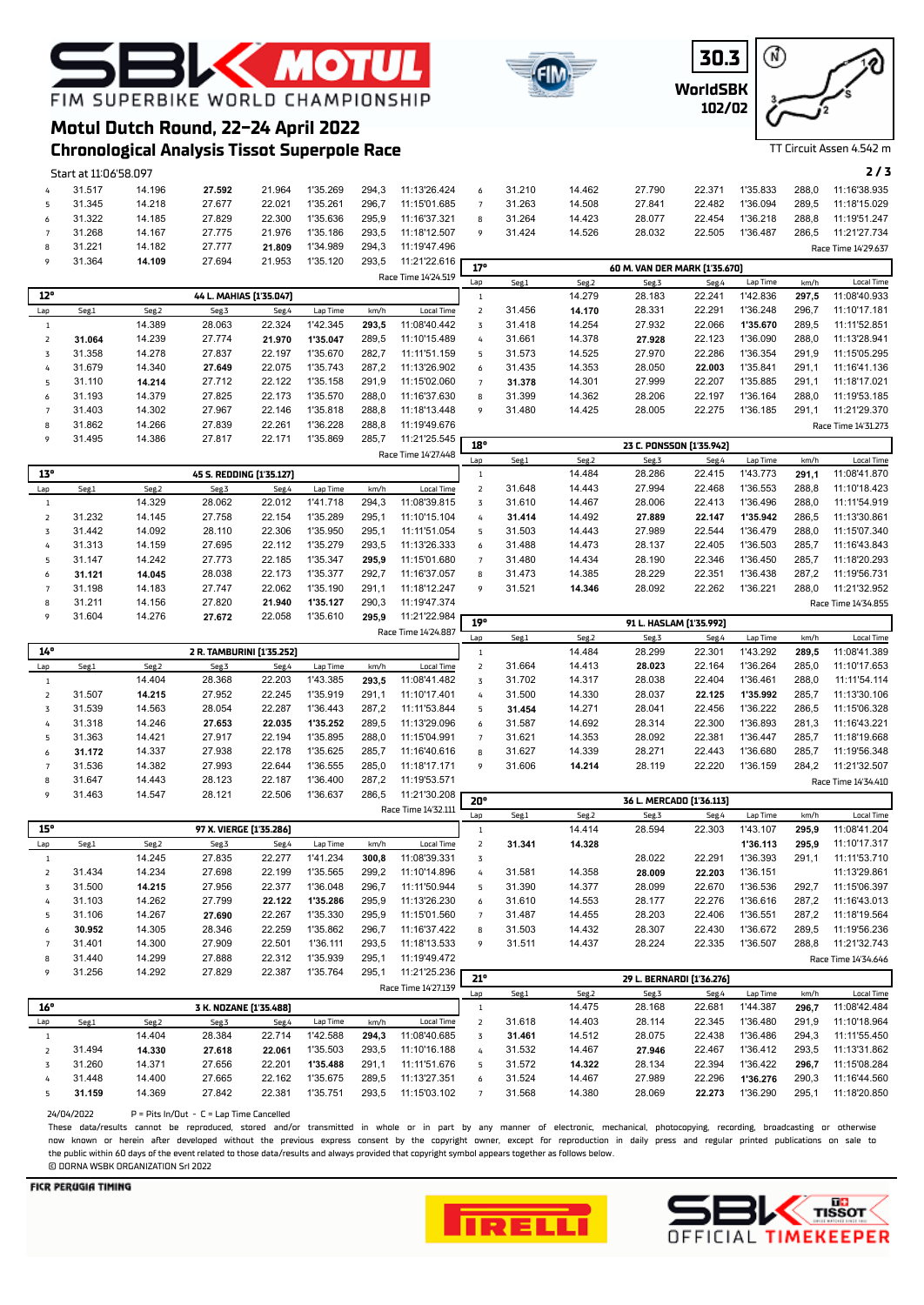



**WorldSBK 30.3 102/02**

⋒

TT Circuit Assen 4.542 m

|     | Start at 11:06'58.097 |        |                          |        |          |       |                     |
|-----|-----------------------|--------|--------------------------|--------|----------|-------|---------------------|
| 8   | 31.639                | 14.331 | 28.147                   | 22.392 | 1'36.509 | 295,1 | 11:19'57.359        |
| 9   | 31.812                | 14.587 | 28.206                   | 22.730 | 1'37.335 | 294,3 | 11:21'34.694        |
|     |                       |        |                          |        |          |       | Race Time 14'36.597 |
| 22° |                       |        | 35 H. SYAHRIN [1'36.946] |        |          |       |                     |
| Lap | Seg.1                 | Seg.2  | Seg.3                    | Seg.4  | Lap Time | km/h  | Local Time          |
|     |                       | 14.761 | 28.579                   | 22.462 | 1'44.913 | 288,0 | 11:08'43.010        |
| 2   | 31.691                | 14.447 | 28.269                   | 22.539 | 1'36.946 | 291,1 | 11:10'19.956        |
| 3   | 31.614                | 14.571 | 28.418                   | 22.752 | 1'37.355 | 289,5 | 11:11'57.311        |
| 4   | 31.634                | 14.699 | 28.438                   | 22.506 | 1'37.277 | 287,2 | 11:13'34.588        |
| 5   | 31.866                | 14.575 | 28.523                   | 22.749 | 1'37.713 | 288,8 | 11:15'12.301        |
| 6   | 31.727                | 14.501 | 28.188                   | 22.651 | 1'37.067 | 288,8 | 11:16'49.368        |
|     | 31.786                | 14.573 | 28.542                   | 23.269 | 1'38.170 | 288,0 | 11:18'27.538        |
| 8   | 31.899                | 14.607 | 28.484                   | 22.527 | 1'37.517 | 285,7 | 11:20'05.055        |
| 9   | 31.793                | 14.496 | 28.379                   | 22.541 | 1'37.209 | 291,9 | 11:21'42.264        |
|     |                       |        |                          |        |          |       | Race Time 14'44.167 |

**Chronological Analysis Tissot Superpole Race Motul Dutch Round, 22-24 April 2022**

| 23°            |        |        | 16 G. RUIU [1'37.009] |        |          |       |                     |
|----------------|--------|--------|-----------------------|--------|----------|-------|---------------------|
| Lap            | Seg.1  | Seg.2  | Seg.3                 | Seg.4  | Lap Time | km/h  | Local Time          |
| 1              |        | 14.658 | 28.742                | 22.708 | 1'45.354 | 287.2 | 11:08'43.451        |
| $\overline{2}$ | 31.938 | 14.583 | 28.233                | 22.255 | 1'37.009 | 289.5 | 11:10'20.460        |
| 3              | 31.700 | 14.557 | 28.189                | 22.708 | 1'37.154 | 292.7 | 11:11'57.614        |
| 4              | 31.964 | 14.596 | 28.120                | 22.529 | 1'37.209 | 289.5 | 11:13'34.823        |
| 5              | 32.100 | 14.692 | 28.226                | 22.520 | 1'37.538 | 292.7 | 11:15'12.361        |
| 6              | 31.988 | 14.621 | 28.094                | 22.431 | 1'37.134 | 291.1 | 11:16'49.495        |
| 7              | 31.911 | 14.555 | 28.421                | 23.077 | 1'37.964 | 290.3 | 11:18'27.459        |
| 8              | 31.749 | 14.704 | 28.287                | 22.560 | 1'37.300 | 282.7 | 11:20'04.759        |
| 9              | 31.867 | 14.576 | 28.290                | 22.462 | 1'37.195 | 288.0 | 11:21'41.954        |
|                |        |        |                       |        |          |       | Race Time 14'43.857 |

| 24°            |        |        | 52 O. KONIG [1'37.127] |        |          |       |                     |
|----------------|--------|--------|------------------------|--------|----------|-------|---------------------|
| Lap            | Seg.1  | Seg.2  | Seg.3                  | Seg.4  | Lap Time | km/h  | Local Time          |
| 1              |        | 14.625 | 28.240                 | 22.955 | 1'44.568 | 295.1 | 11:08'42.665        |
| $\overline{z}$ | 31.820 | 14.546 | 28.249                 | 22.980 | 1'37.595 | 288.8 | 11:10'20.260        |
| 3              | 31.593 | 14.441 | 28.315                 | 22.883 | 1'37.232 | 289.5 | 11:11'57.492        |
| 4              | 31.636 | 14.477 | 28.570                 | 22.573 | 1'37.256 | 291.9 | 11:13'34.748        |
| 5              | 31.819 | 14.459 | 28.389                 | 22.731 | 1'37.398 | 288.8 | 11:15'12.146        |
| 6              | 31.518 | 14.556 | 28.226                 | 23.469 | 1'37.769 | 285.0 | 11:16'49.915        |
| $\overline{7}$ | 31.820 | 14.541 | 28.311                 | 23.052 | 1'37.724 | 288.0 | 11:18'27.639        |
| 8              | 31.945 | 14.596 | 28.436                 | 22.719 | 1'37.696 | 289.5 | 11:20'05.335        |
| 9              | 31.721 | 14.491 | 28.266                 | 22.649 | 1'37.127 | 288.0 | 11:21'42.462        |
|                |        |        |                        |        |          |       | Race Time 14'44.365 |

24/04/2022 P = Pits In/Out - C = Lap Time Cancelled

These data/results cannot be reproduced, stored and/or transmitted in whole or in part by any manner of electronic, mechanical, photocopying, recording, broadcasting or otherwise now known or herein afer developed without the previous express consent by the copyright owner, except for reproduction in daily press and regular printed publications on sale to the public within 60 days of the event related to those data/results and always provided that copyright symbol appears together as follows below. © DORNA WSBK ORGANIZATION Srl 2022



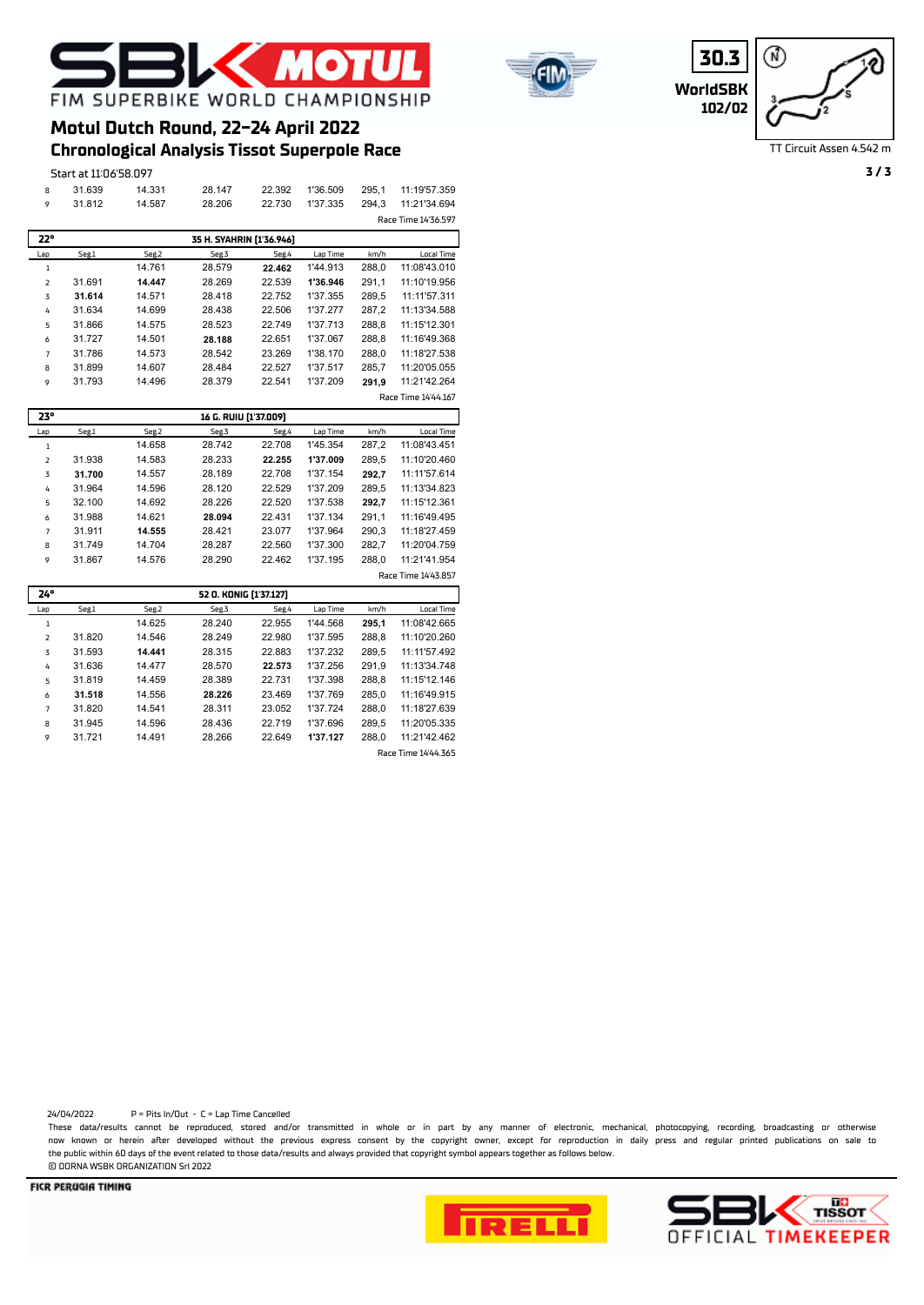



**30.4** ⋒ **WorldSBK 102/02**

**Weather Report Tissot Superpole Race** The Company of the Company of the Company of the Company of the Company of the Company of the Company of the Company of the Company of the Company of the Company of the Company of the **Motul Dutch Round, 22-24 April 2022**

**Session started 11:07 - Session ended 11:22**

### **Air Temperature**

**Track Temperature**



### **Air Pressure**



**Humidity**



### **Wind Speed**





#### 24/04/2022

These data/results cannot be reproduced, stored and/or transmitted in whole or in part by any manner of electronic, mechanical, photocopying, recording, broadcasting or otherwise now known or herein afer developed without the previous express consent by the copyright owner, except for reproduction in daily press and regular printed publications on sale to the public within 60 days of the event related to those data/results and always provided that copyright symbol appears together as follows below. © DORNA WSBK ORGANIZATION Srl 2022





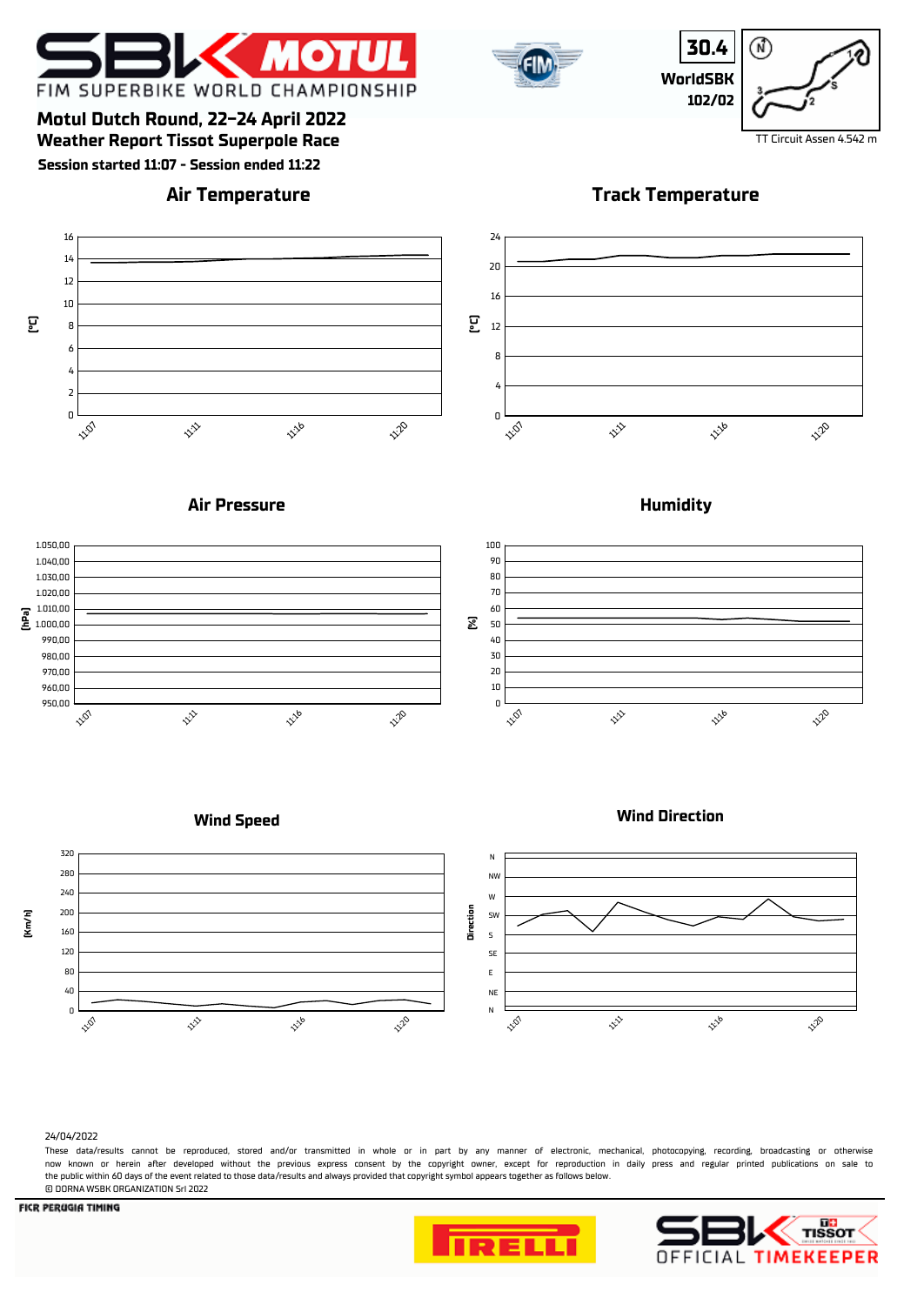





TT Circuit Assen 4.542 m

## **Manufacturers Standings Motul Dutch Round, 22-24 April 2022**

|            | Points | Points From First | Points From Previous | ARAGON<br>April 10        | April 24<br>ASSEN              | May 22<br><b>ESTORIL</b> | MISANO<br>5<br>June | DONINGTON<br>TI VIDL | July 31<br>MOST | MAGNY-COURS<br>September 11 | 25<br>BARCELONA<br>September | PORTIMAD<br>o<br>October | 23<br><b>VILLICUM</b><br>October | $\overline{13}$<br>MANDALIKA<br>November | <b>PHILLIP ISLAND</b><br>50<br>December |  |  |
|------------|--------|-------------------|----------------------|---------------------------|--------------------------------|--------------------------|---------------------|----------------------|-----------------|-----------------------------|------------------------------|--------------------------|----------------------------------|------------------------------------------|-----------------------------------------|--|--|
| 1 KAWASAKI | 91     |                   |                      | 25 20<br>9                | 25<br>12                       |                          |                     |                      |                 |                             |                              |                          |                                  |                                          |                                         |  |  |
| $2$ Ducati | 84     | $\overline{7}$    |                      | 20 25<br>12               | 20<br>$\overline{\phantom{a}}$ |                          |                     |                      |                 |                             |                              |                          |                                  |                                          |                                         |  |  |
| 3 YAMAHA   | 64     | 27                | 20                   | 16<br>16<br>7             | 16<br>9                        |                          |                     |                      |                 |                             |                              |                          |                                  |                                          |                                         |  |  |
| 4 HONDA    | 36     | 55                | 28                   | 8<br>10<br>$\overline{2}$ | 11<br>5                        |                          |                     |                      |                 |                             |                              |                          |                                  |                                          |                                         |  |  |
| 5 BMW      | 31     | 60                | 5                    | 9<br>8                    | 10<br>4                        |                          |                     |                      |                 |                             |                              |                          |                                  |                                          |                                         |  |  |

24/04/2022 First Line: Race 1 & 2 - Second Line: Tissot Superpole Race

These data/results cannot be reproduced, stored and/or transmitted in whole or in part by any manner of electronic, mechanical, photocopying, recording, broadcasting or otherwise now known or herein after developed without the previous express consent by the copyright owner, except for reproduction in daily press and regular printed publications on sale to the public within 60 days of the event related to those data/results and always provided that copyright symbol appears together as follows below.

**E DORNA WSBK ORGANIZATION Srl 2022**<br>**FICR PERUGIA TIMING**